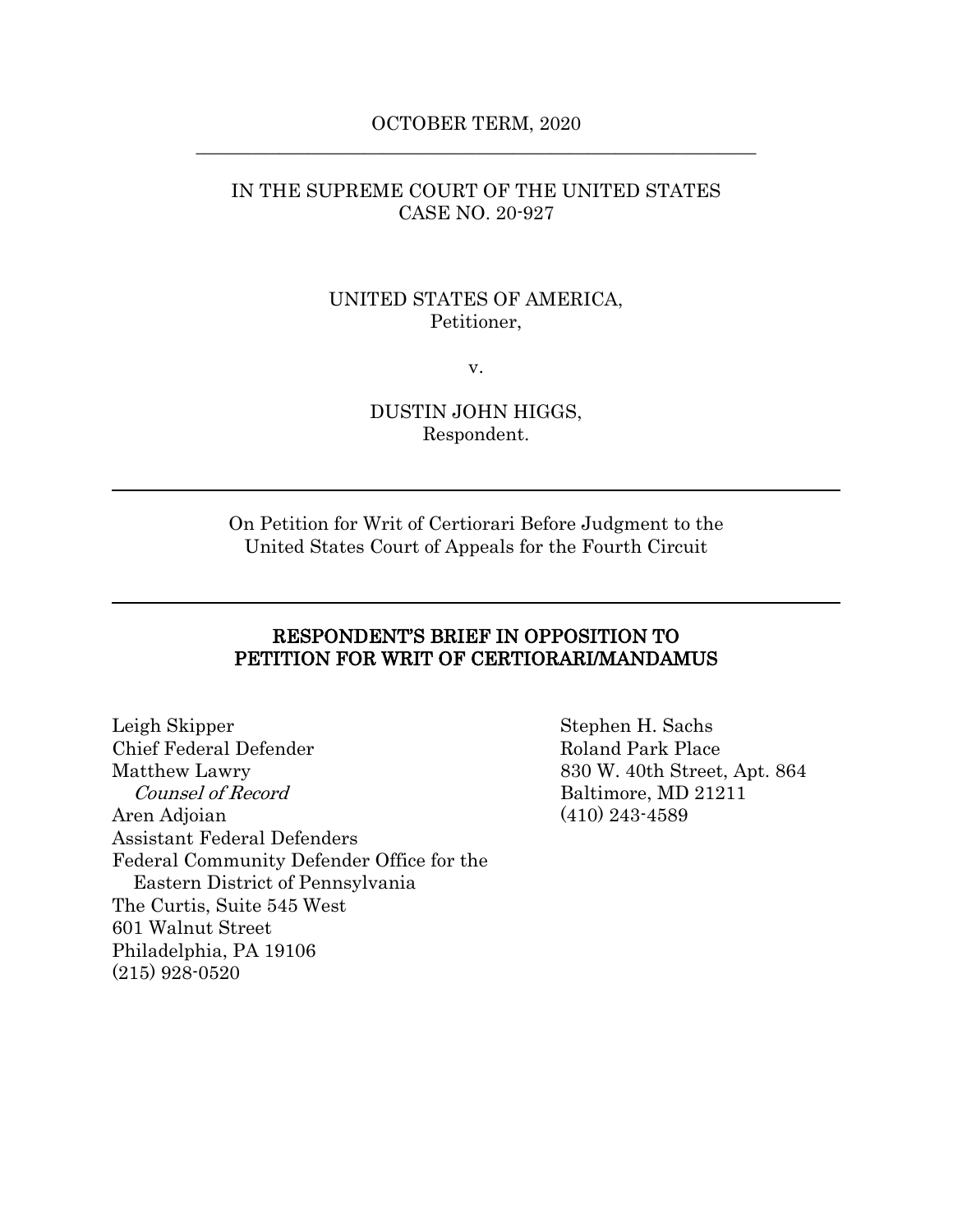#### <span id="page-1-0"></span>COUNTERSTATEMENT OF THE QUESTION PRESENTED

In 2001, the district court entered a written sentencing judgment and order that was drafted by the Government in accord with regulations issued by the Department of Justice. The judgment directed that Mr. Higgs's death sentence on the nine capital counts was imposed "as provided on pages 3-6 of this judgment" and also "imposed pursuant to Title 18, United States Code, Sections 3591 through 3597, including particularly Sections 3594 at 3596." App. 21a. Nearly twenty years later, the Government moved to amend the sentencing judgment. Before obtaining a ruling from the district court, the Government set a date for Mr. Higgs's execution. The district court denied the Government's motion, ruling that it had no authority to amend a judgment of sentence. App. 1a–17a. The Government appealed to the Fourth Circuit, and in the alternative asked for a writ of mandamus. After reviewing the briefs, the Fourth Circuit set oral argument on the appeal for January 27, 2021, in order to address "the novel legal issues presented." App. 29a. The Government has now requested that this Court grant either a petition for writ of certiorari before judgment or a writ of mandamus, and summarily order the district court to amend the sentencing judgment. The question presented is:

Has the Government shown any reason why this Court should abrogate the normal appellate process and summarily order relief on behalf of the Government, without allowing the Fourth Circuit to address the merits of the case?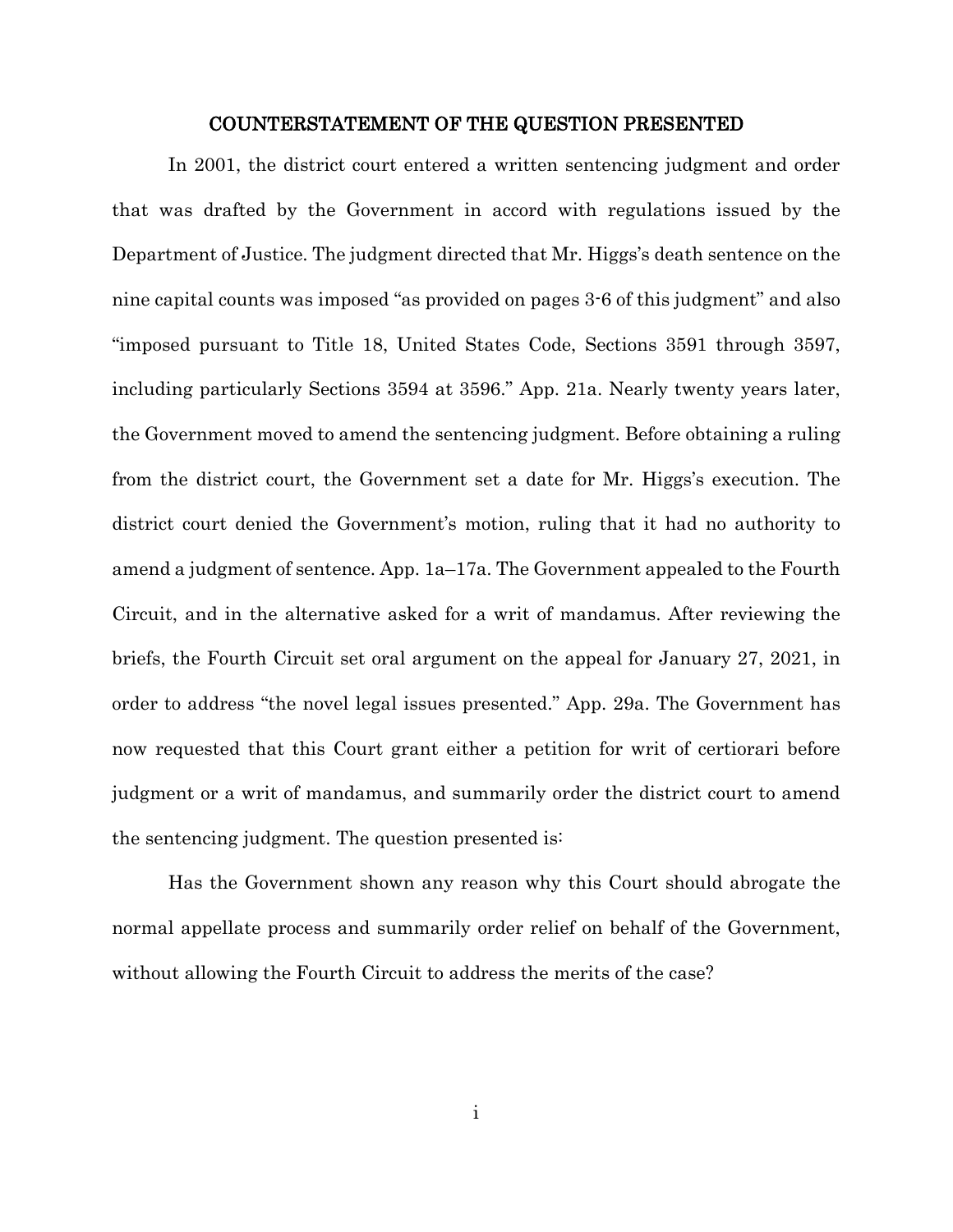# TABLE OF CONTENTS

|             | A.                                                                  |                                                                    |  |
|-------------|---------------------------------------------------------------------|--------------------------------------------------------------------|--|
|             | <b>B.</b>                                                           |                                                                    |  |
|             | $\mathcal{C}$ .                                                     |                                                                    |  |
|             |                                                                     |                                                                    |  |
| $I_{\cdot}$ |                                                                     | The Government Cannot Justify the Extraordinary Relief It Seeks 12 |  |
|             | А.                                                                  |                                                                    |  |
|             | <b>B.</b>                                                           |                                                                    |  |
| II.         | The District Court Correctly Determined that It Lacked Authority to |                                                                    |  |
|             | A.                                                                  |                                                                    |  |
|             | <b>B.</b>                                                           | Section 3596 does not require the district court to designate an   |  |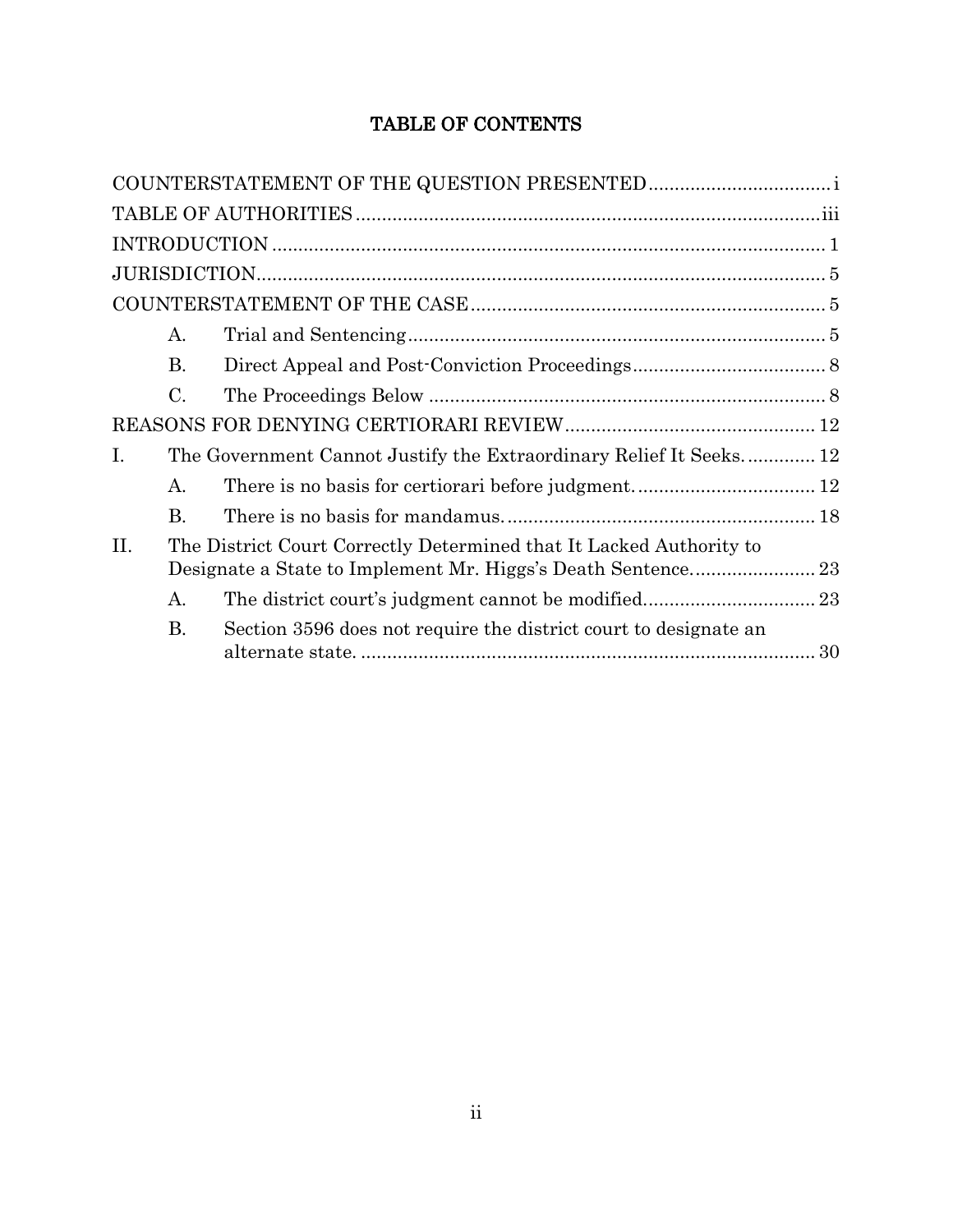# TABLE OF AUTHORITIES

# <span id="page-3-0"></span>Federal Cases

| Cheney v. U.S. Dist. Court for Dist. of Columbia, 542 U.S. 367 (2004)  4, 19, 22 |
|----------------------------------------------------------------------------------|
|                                                                                  |
|                                                                                  |
|                                                                                  |
|                                                                                  |
|                                                                                  |
| Digital Equip. Corp. v. Desktop Direct, Inc., 511 U.S. 863 (1994)  17            |
|                                                                                  |
|                                                                                  |
|                                                                                  |
|                                                                                  |
| Harvest Rock Church v. Newsom, Gov. of CA, No. 20A94, 2020 WL 7061630            |
|                                                                                  |
|                                                                                  |
| In re Fed. Bureau of Prisons' Execution Protocol Cases, 955 F.3d 106 (D.C.       |
| Cir. 2020                                                                        |
|                                                                                  |
|                                                                                  |
|                                                                                  |
|                                                                                  |
|                                                                                  |
| Robinson v. Murphy, No. 20A95, 2020 WL 7346601 (U.S. Dec. 15, 2020)  16          |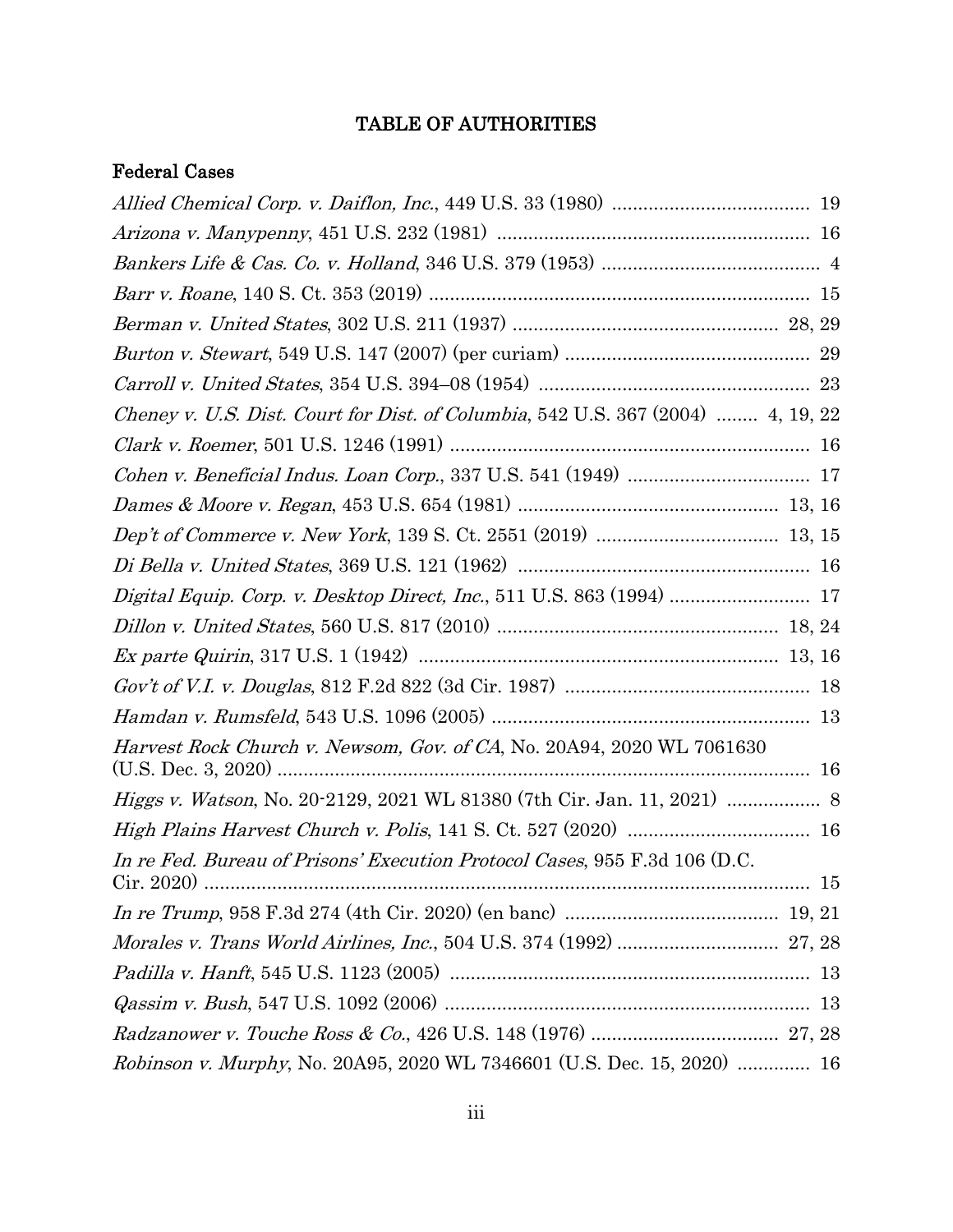| United States v. Griffin, 60 F.3d 826, 1995 WL 417628 (4th Cir. 1995)  24 |  |
|---------------------------------------------------------------------------|--|
|                                                                           |  |
|                                                                           |  |
|                                                                           |  |
|                                                                           |  |
|                                                                           |  |
|                                                                           |  |
|                                                                           |  |
|                                                                           |  |
|                                                                           |  |
|                                                                           |  |
|                                                                           |  |
|                                                                           |  |
|                                                                           |  |
|                                                                           |  |

# Federal Statutes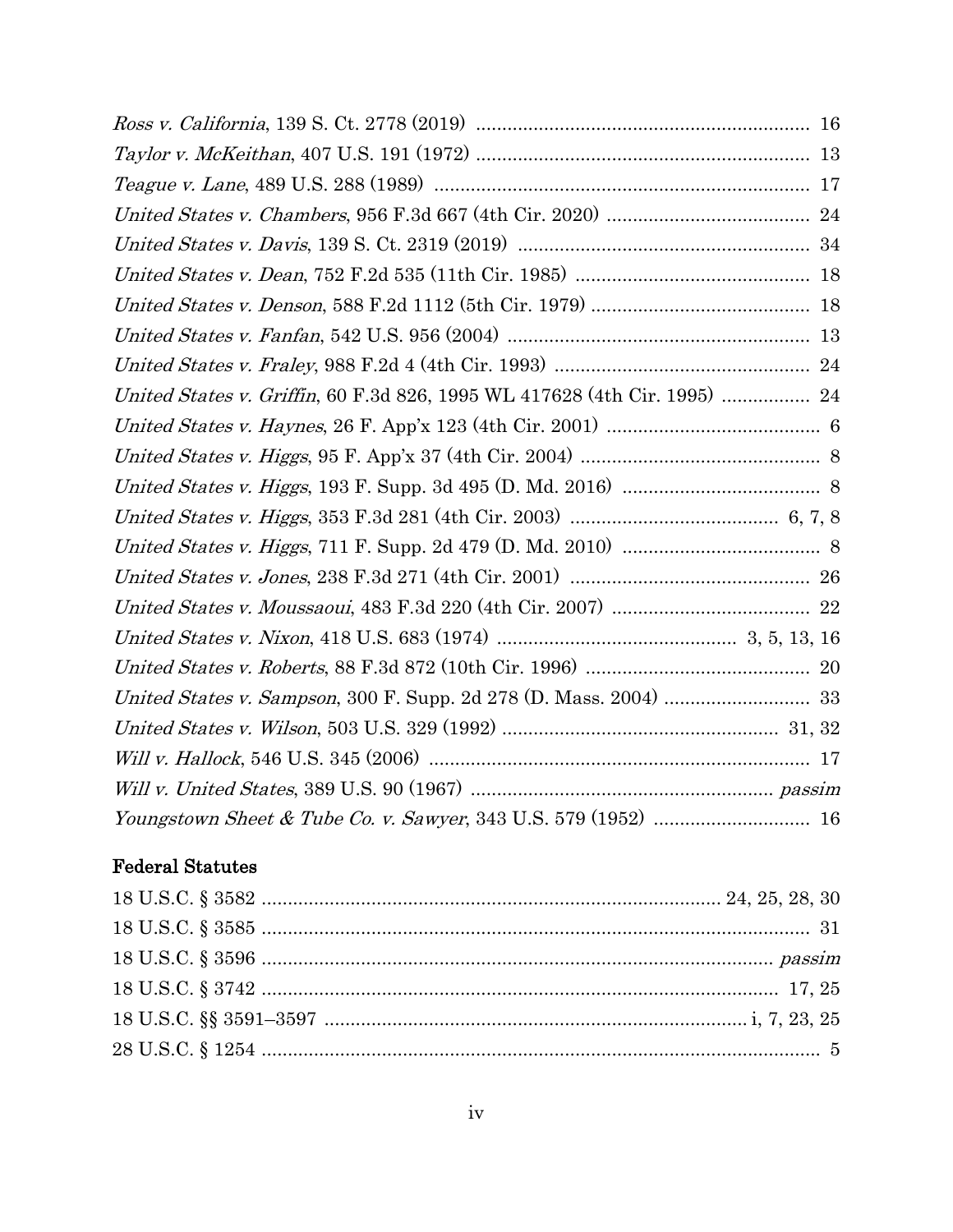# **State Cases**

|--|--|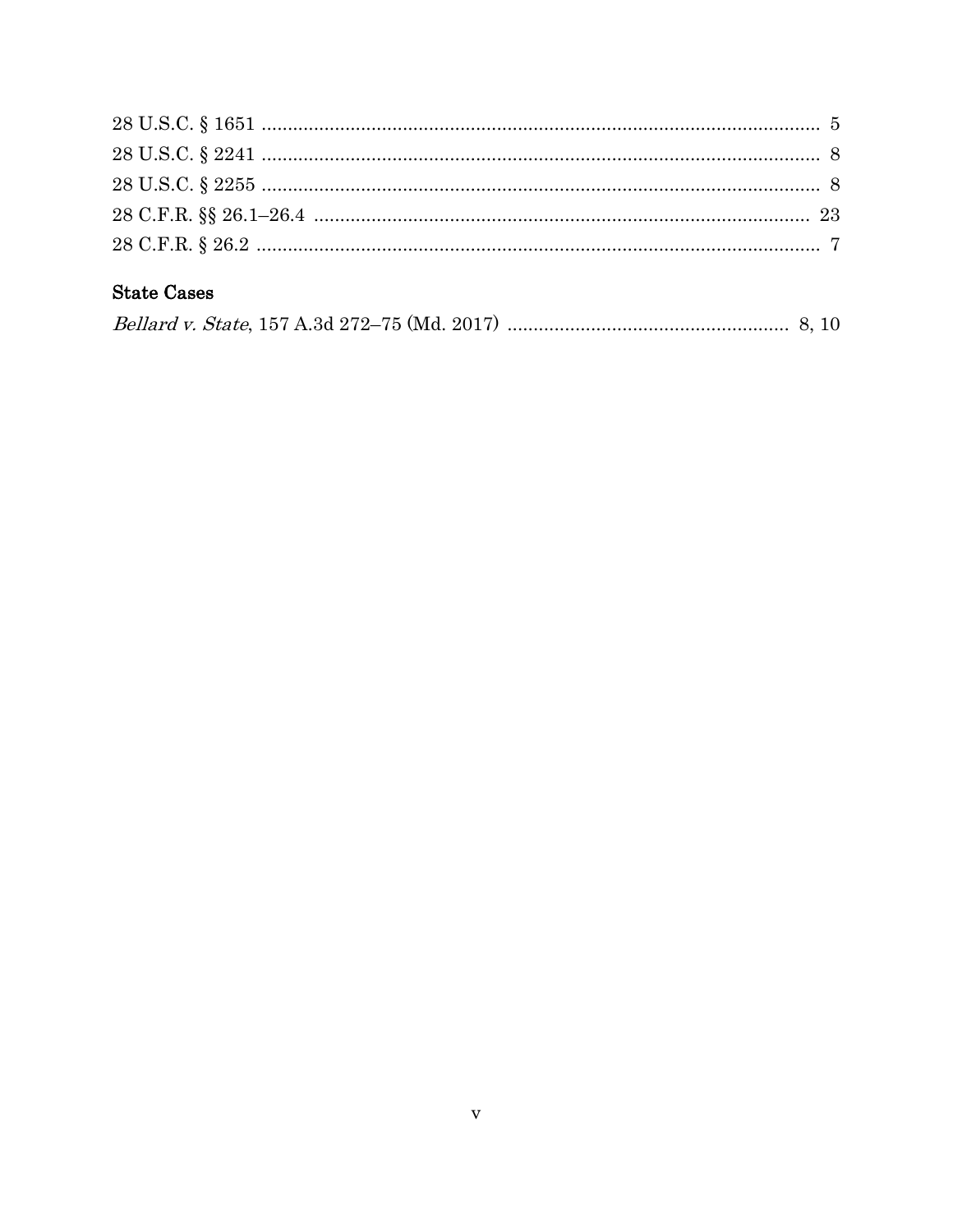### INTRODUCTION

<span id="page-6-0"></span>The Government admits that it does not now have the authority to execute Mr. Higgs: "[T]he execution of Dustin John Higgs is scheduled for Friday, January 15, 2021[,] but currently cannot go forward on that date because the district court has refused to designate a State to supply the law governing the manner of implementing the sentence, see 18 U.S.C. § 3596(a)." Gov't Mot. to Dispense With, or Alternatively Expedite, Oral Arg. 1, United States v. Higgs, No. 20-18 (4th Cir. Jan. 8, 2021), ECF No. 18 (hereinafter Mot. to Expedite). It has apparently recognized that fact since at least August, when it moved to amend the sentencing judgment and order in Mr. Higgs's case, requesting that the district court designate Indiana as the state whose law would govern. JA59–60.[1](#page-6-1)

Mr. Higgs opposed the Government's motion for leave to amend, and the parties briefed the issue. Without waiting for a decision from the district court, on November 20, 2020, the Government scheduled Mr. Higgs's execution for January 15, 2021. The Government's actions since then have apparently been driven by the desire to execute Mr. Higgs before President-elect Joseph Biden is inaugurated on January 20, 2021. See App. 8a.

In late December, the district court denied the Government's motion to amend the sentencing judgment and order. App. 1a–17a. The Government both appealed and

 $\overline{a}$ 

<span id="page-6-1"></span><sup>1</sup> We cite to documents contained in the joint appendix filed by the parties in the Fourth Circuit as "JA." See Joint App., United States v. Higgs, No. 20-18 (4th Cir. Dec. 31, 2020), ECF No. 7.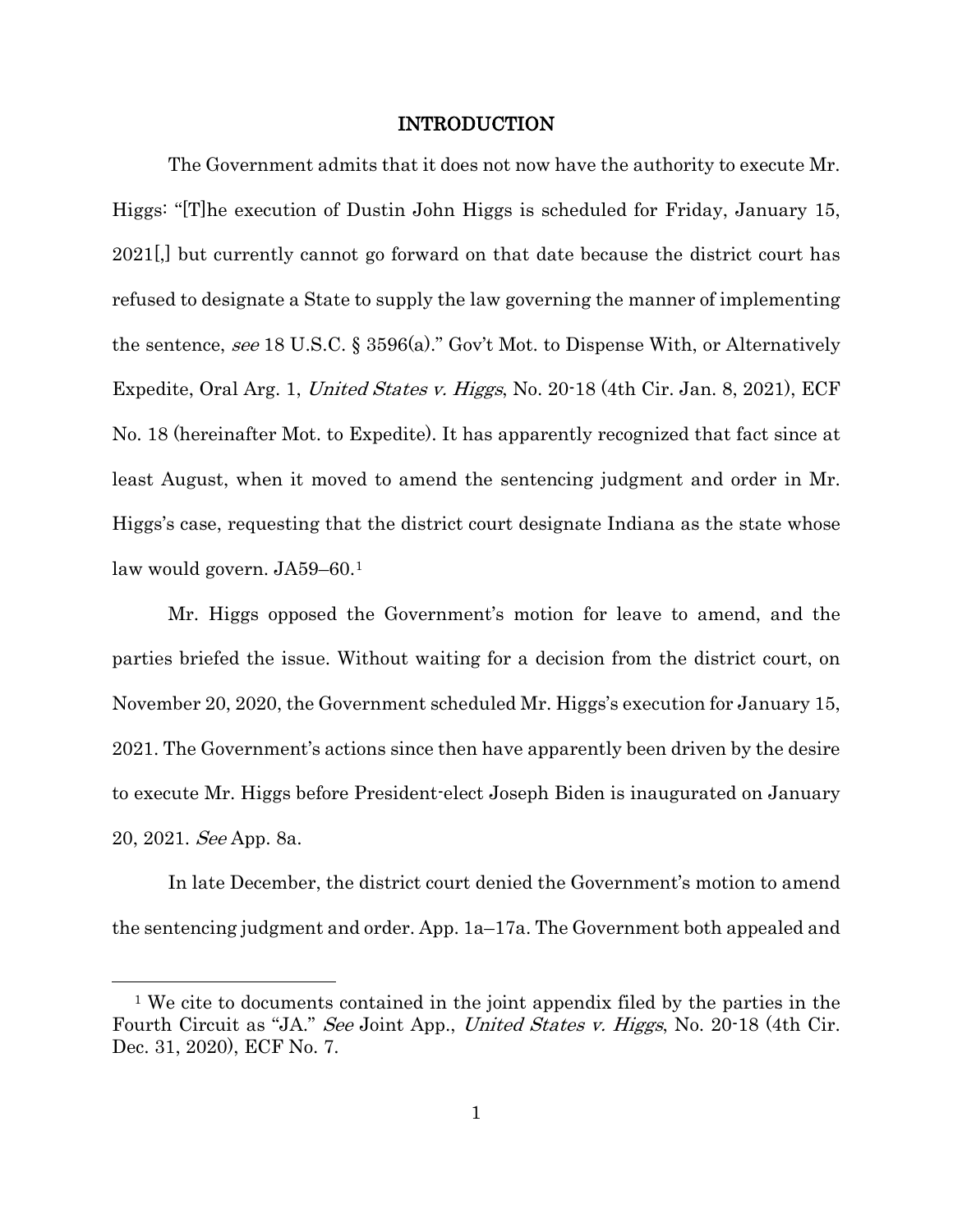asked, in the alternative, for mandamus. The parties briefed the appeal. The Fourth Circuit then set the case for oral argument on January 27. Order, App. 27a–28a. The Government moved to expedite or dispense with oral argument, and demanded that the Fourth Circuit rule by January 12. Mot. to Expedite 1. The Fourth Circuit denied that motion "in light of the novel legal issues presented." App. 29a.

Without waiting for the Fourth Circuit to review its appeal, the Government has now come to this Court, asking it to grant certiorari before judgment or mandamus and summarily direct the district court to amend its judgment before the execution date chosen by the Government. This request should be denied, both because there is no emergency, and because there is no basis for a grant of mandamus or certiorari before judgment.

First, there is no emergency. Assuming that it ultimately finds it has jurisdiction—a matter that is currently under dispute—the Fourth Circuit will hear the merits of the Government's appeal and mandamus petition. It will hear oral argument on January 27, and likely will issue a decision on the merits, and/or on jurisdiction, shortly thereafter. Both Mr. Higgs and the Government will thus know their legal position within a matter of weeks, and if the Government's appeal is successful, it will then be able to set a new execution date. If the Government's appeal is unsuccessful, it can seek relief from this Court in the normal course.

Second, the Government cannot show it is entitled to either of the extraordinary remedies it has requested.

2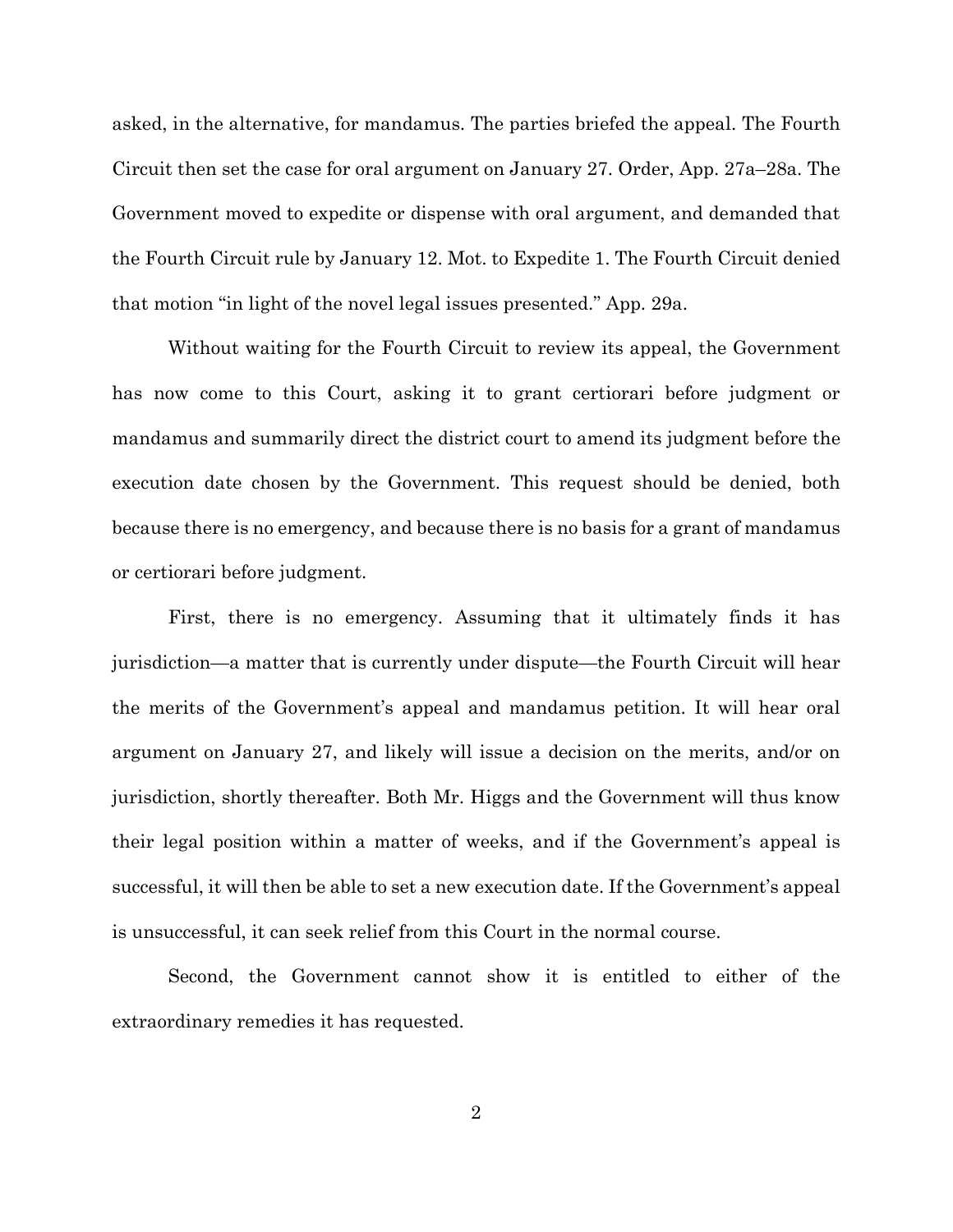Certiorari before judgment is to be granted "only upon a showing that the case is of such public importance as to justify deviation from normal appellate practice and to require immediate determination in this Court." Sup. Ct. R. 11. The Government has not even attempted to make such a showing. The underlying legal issue about whether a trial court can amend a sentencing order to change the designation of state law contained in that order appears to be present in a grand total of three cases. See App. 14a. But in two of those cases, federal post-conviction proceedings are underway and will almost certainly not conclude before the Fourth Circuit renders a decision here. See id. So in reality the only justification for seeking certiorari before judgment is for this Court to forthwith require Judge Messitte to issue an order authorizing Mr. Higgs's execution this week. The Government's desire to execute Mr. Higgs as soon as possible is a far cry from the interests at stake in the very limited number of cases in which this Court has allowed certiorari before judgment. See, e.g., United States v. Nixon, 418 U.S. 683, 686–87 (1974) (granting petitions for certiorari before judgment to decide discoverability of Watergate tapes). Because certiorari before judgment in this case would have no broader significance—and because the Fourth Circuit in the normal course will address the legal issues within a matter of weeks this case does not present any issue of overwhelming public importance.

<span id="page-8-0"></span>The writ of mandamus is a "drastic and extraordinary" remedy "reserved for really extraordinary causes." Ex parte Fahey, 332 U.S. 258, [259–60](https://1.next.westlaw.com/Link/Document/FullText?findType=Y&serNum=1947115024&pubNum=0000708&originatingDoc=I72f1dbe49c9a11d991d0cc6b54f12d4d&refType=RP&originationContext=document&transitionType=DocumentItem&contextData=(sc.Search)) (1947). "[O]nly exceptional circumstances amounting to a judicial usurpation of power," Will v. United States, 389 U.S. 90, 95 (1967) (citation and internal quotation marks omitted),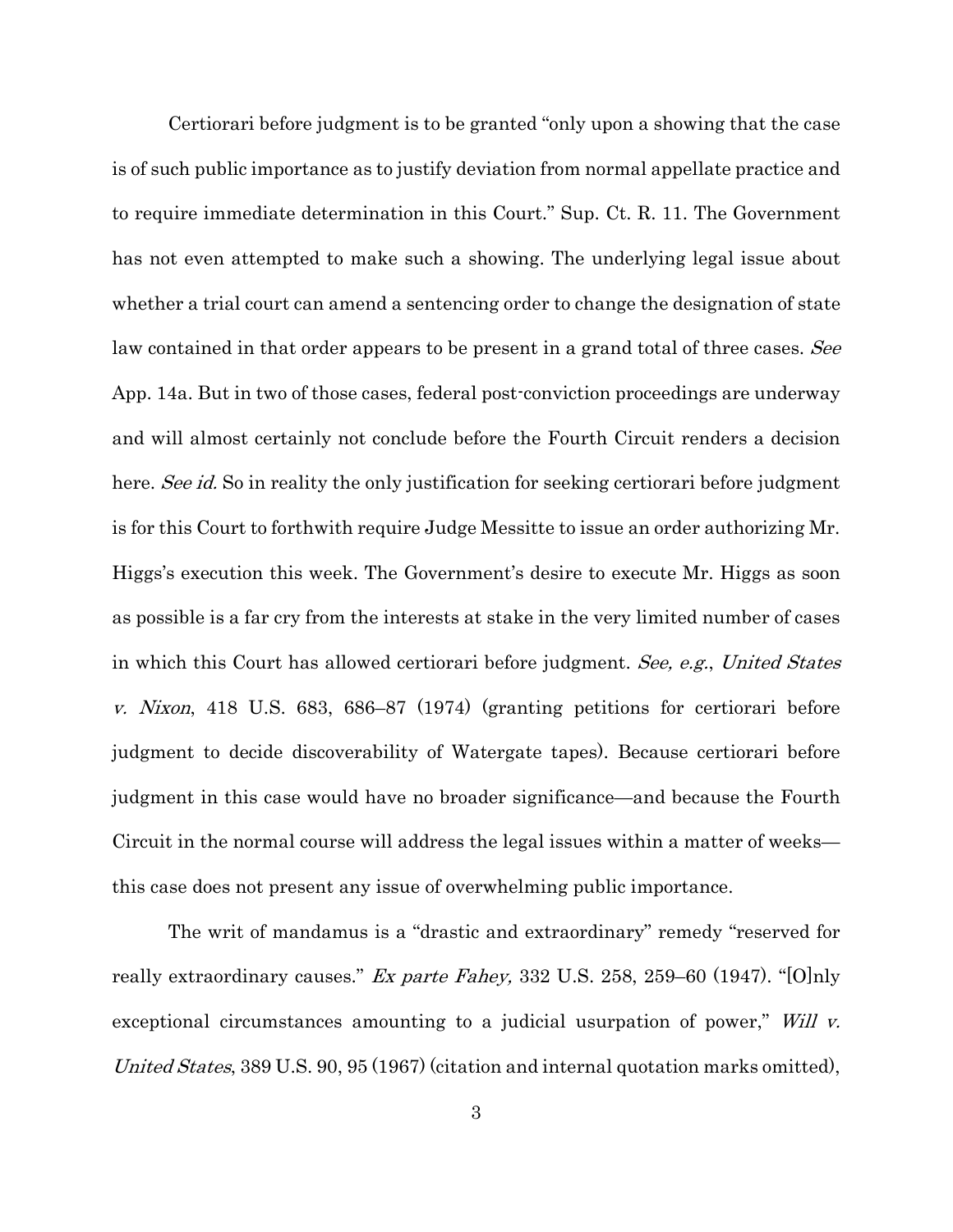<span id="page-9-0"></span>or a "clear abuse of discretion," *Bankers Life & Cas. Co. v. Holland*, 346 U.S. 379, 383 (1953), "will justify the invocation of this extraordinary remedy," Will, 389 U.S. at 95.

<span id="page-9-1"></span>The first requirement for issuance of a writ of mandamus is that "the party seeking issuance of the writ have no other adequate means to attain the relief he desires—a condition designed to ensure that the writ will not be used as a substitute for the regular appeals process." *Cheney v. U.S. Dist. Court for Dist. of Columbia*, 542 U.S. 367, 380–81 (2004) (citations and internal quotation marks omitted; alteration in Cheney). The Government cannot meet that condition because it can obtain the relief it seeks through the regular appeals process in the Fourth Circuit. The second requirement is that the petitioner must satisfy its "burden of showing that the right to issuance of the writ is 'clear and indisputable.'" Bankers Life, 346 U.S. at 384 (quoting United States v. Duell, 172 U.S. 576, 582 (1899)). The Government cannot meet that condition "in light of the novel legal issues presented." App. 29a. The third requirement is that, "even if the first two prerequisites have been met, the issuing court, in the exercise of its discretion, . . . be satisfied that the writ is appropriate under the circumstances." *Cheney*, 542 U.S. at 381 (citations omitted). The Government cannot meet that condition because it cannot show any overarching need to disrupt the normal appellate process and have this Court insert itself to decide the merits of an appeal already pending in the court below.

The Government makes only a half-hearted attempt to justify issuance of a writ of mandamus in the circumstances of this case. Pet. 31. It makes no attempt at all to justify grant of a petition for writ of certiorari before judgment pursuant to Sup.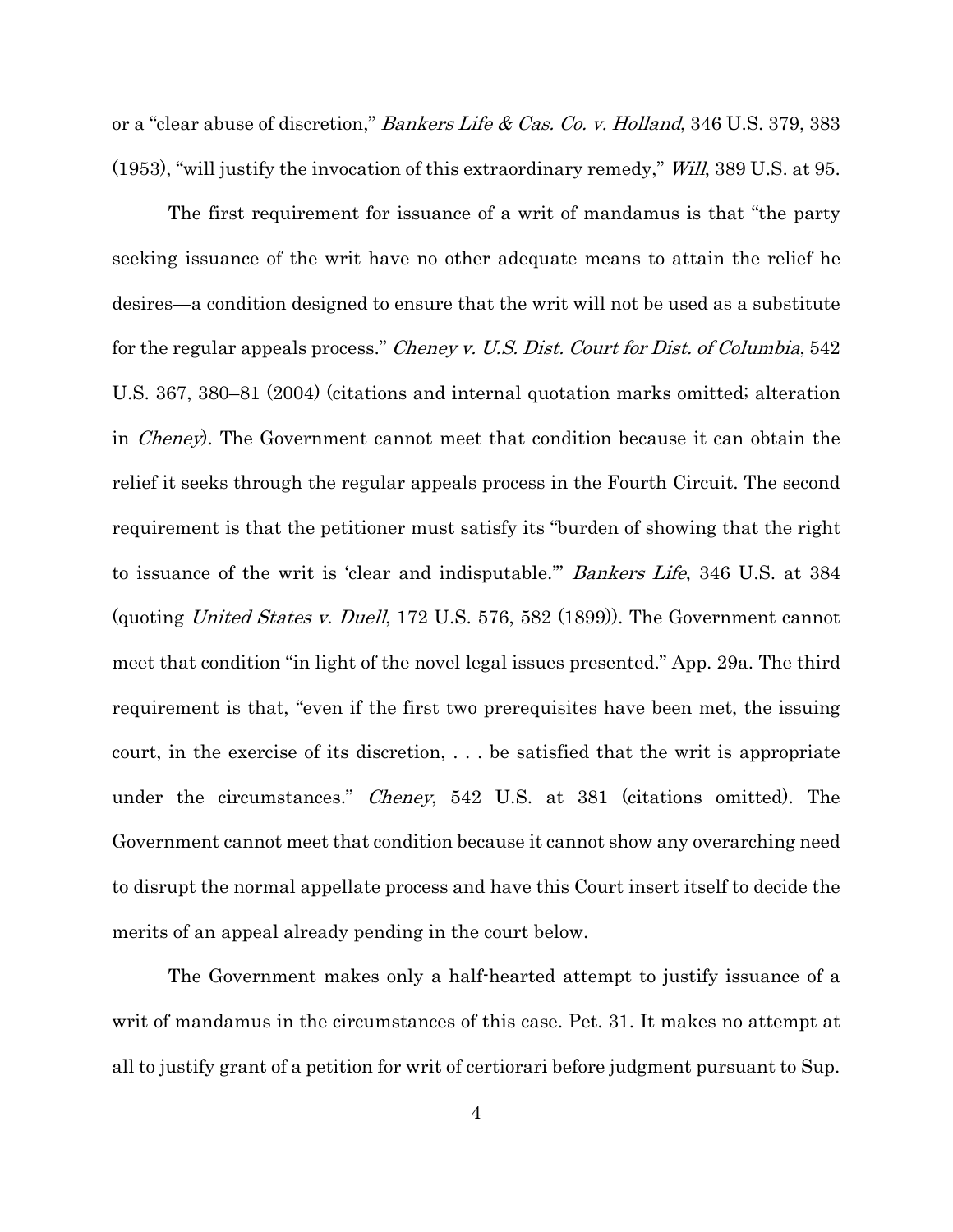Ct. R. 11. It has not even requested expedited briefing, though normally Respondent would have thirty days to respond to a petition for writ of certiorari (even before judgment) or a mandamus petition. Nor has it given any reason why the Fourth Circuit is incapable of resolving the issues in this case. Because the Government has shown no reason for the extraordinary intervention it has requested from this Court, its Petition should be denied.

### <span id="page-10-5"></span><span id="page-10-4"></span><span id="page-10-3"></span>**JURISDICTION**

<span id="page-10-0"></span>The Government invokes this Court's jurisdiction under 28 U.S.C. § 1254(1) or alternatively under 28 U.S.C. § 1651. Pet. 2. Section 1254(1) grants jurisdiction over cases that are "in" the courts of appeals. This means at least that the district court order appealed from was a final appealable order. Nixon, 418 U.S. at 690–92. At a minimum, this Court would have to answer that "threshold question," *id.* at 690, before determining that it has jurisdiction under  $\S 1254(1)$ . This jurisdictional issue which like the merits will soon be addressed by the Fourth Circuit—is another reason why the Court should decline to take the extraordinary measures urged by the Government.

### COUNTERSTATEMENT OF THE CASE

#### <span id="page-10-1"></span>A. Trial and Sentencing

<span id="page-10-2"></span>During the early-morning hours of January 27, 1996, Tanji Jackson, Tamika Black, and Mishann Chinn were found dead of gunshot wounds along Route 197 in the Patuxent National Wildlife Refuge in Prince George's County, Maryland. Willis Haynes, Victor Gloria, and Mr. Higgs were all eventually charged in the killings. Mr.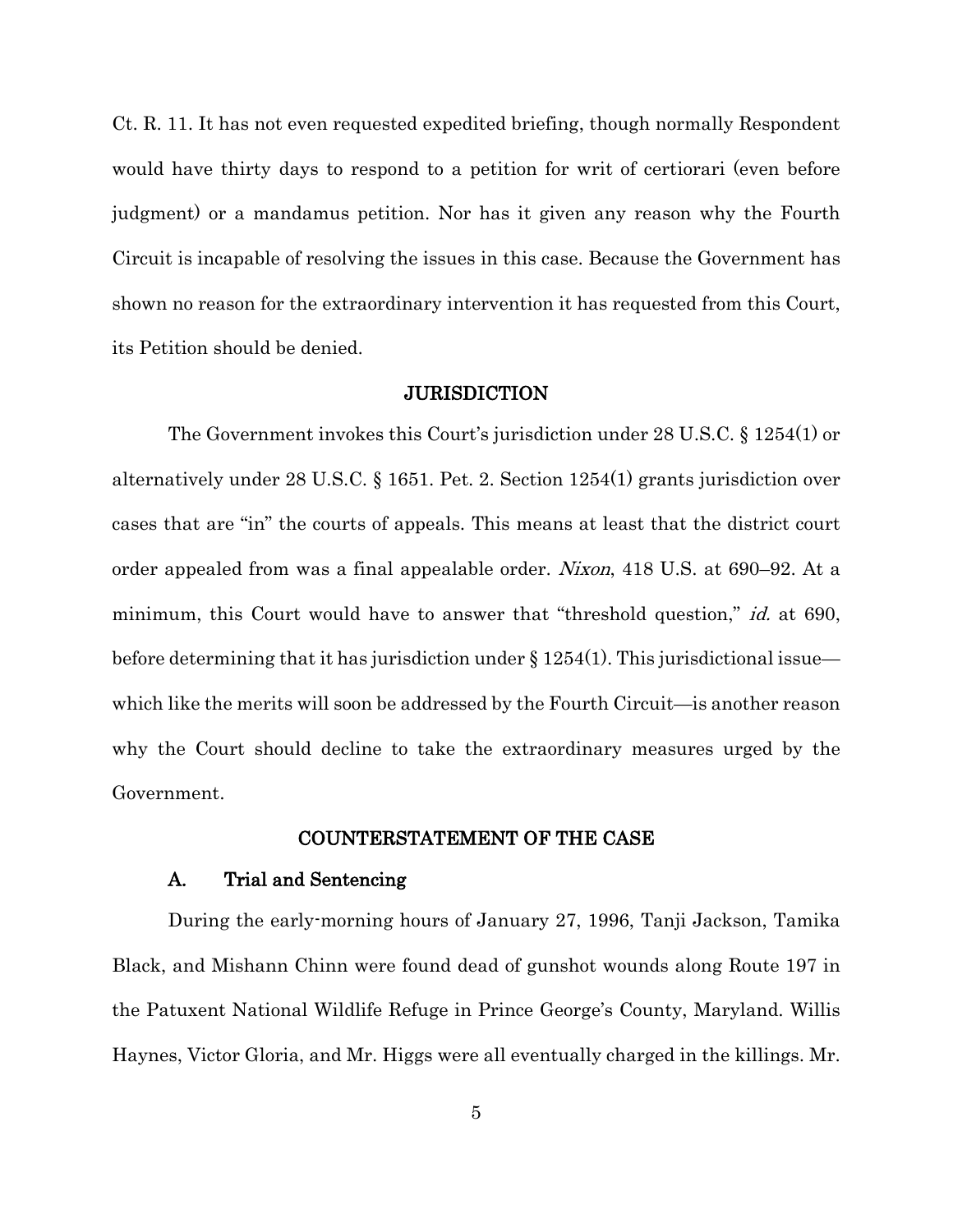Haynes's and Mr. Higgs's cases were severed for trial; Mr. Gloria pleaded guilty and was the Government's key witness at both trials. Mr. Haynes was tried first; although the Government sought the death penalty against him, he received a life sentence. See United States v. Haynes, 26 F. App'x 123, 126 (4th Cir. 2001).

<span id="page-11-1"></span><span id="page-11-0"></span>Mr. Higgs was tried next. The case against him was based primarily on the testimony of Mr. Gloria. See United States v. Higgs, 353 F.3d 281, 289 n.1 (4th Cir. 2003) ("Most of the facts surrounding the murders of the three women were obtained from [Mr. Gloria's] eyewitness testimony."). Mr. Gloria testified that during an evening of socializing at Mr. Higgs's apartment, an argument took place between Mr. Higgs and Ms. Jackson. Id. at 289. According to Mr. Gloria, this argument led Mr. Higgs to want to have the victims killed. Id. at 289–90. Mr. Gloria testified that after the three women left the apartment following the fight, Mr. Higgs retrieved a gun and told Mr. Haynes to get the three women into Mr. Higgs's vehicle. Id. at 290. Mr. Gloria testified that he then got in the back seat of Mr. Higgs's vehicle and observed Mr. Higgs drive the three women to a secluded location along Route 197 while having whispered conversations with Mr. Haynes, pull over, and hand Mr. Haynes the gun with which to carry out the killings. Id. While other evidence supported Mr. Higgs's presence at the scene, the allegation that Mr. Higgs aided, abetted, or caused Mr. Haynes to commit the killings was unsupported by any evidence other than Mr. Gloria's testimony.

On October 11, 2000, Mr. Higgs was found guilty of three counts each of firstdegree premeditated murder, first-degree murder committed during a kidnapping,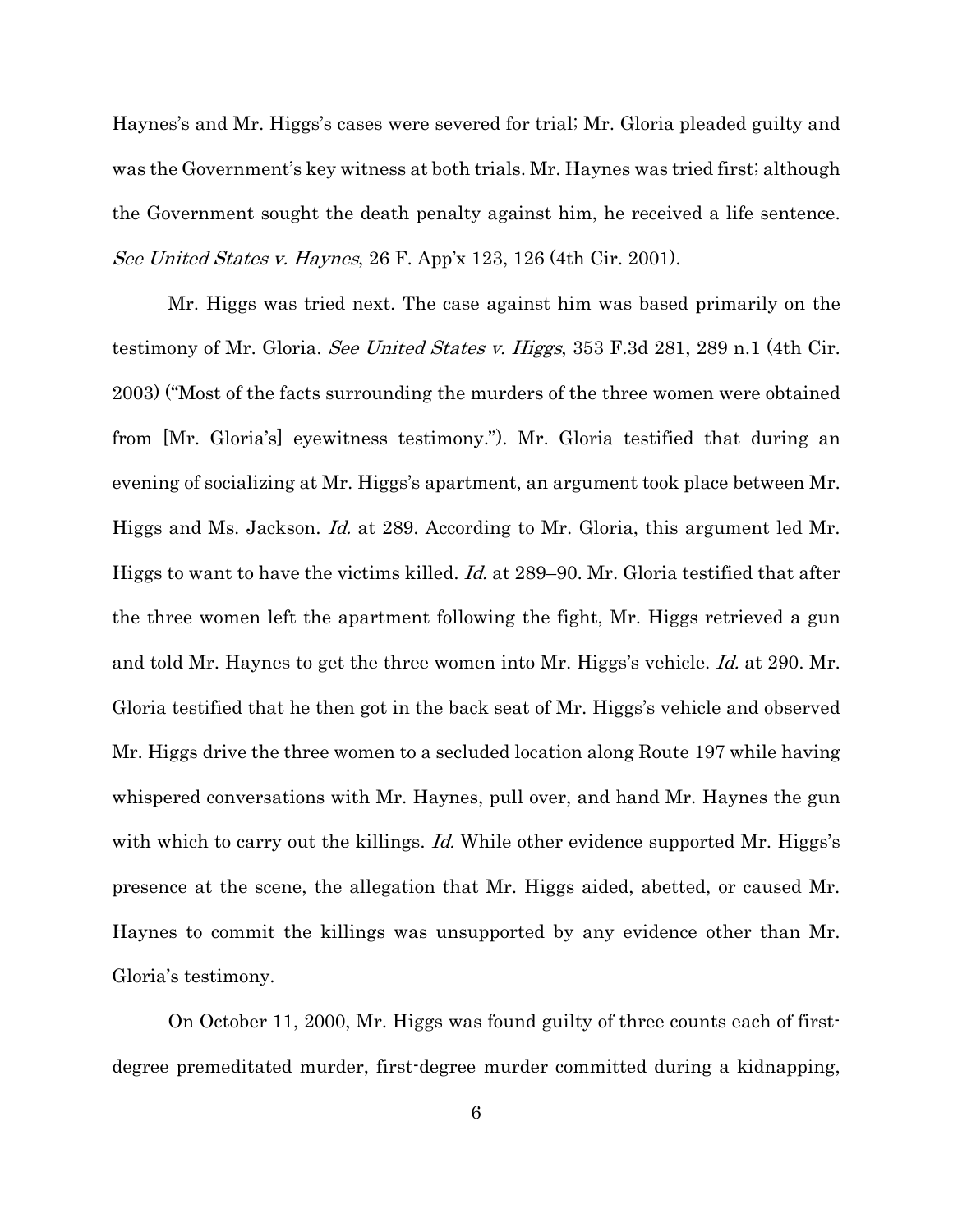<span id="page-12-0"></span>and kidnapping resulting in death, along with firearms charges. See Higgs, 353 F.3d at 289. Following a sentencing hearing, the jury recommended death sentences on the nine death-eligible counts. Id.

<span id="page-12-1"></span>Formal sentencing was held on January 3, 2001. The district court filed its written judgment on January 9, 2001. App. 18a–26a. The written judgment was drafted by the Government, pursuant to internal Department of Justice regulations then in force. See JA120–21; see also 28 C.F.R. § 26.2 (effective to Dec. 27, 2020; superseded by new regulations originally published at 85 Fed. Reg. 75,846 (Nov. 27, 2020)). Mr. Higgs objected to the Government's proposed judgment as going "beyond what is required by Rule 32 of the Federal Rules of Criminal Procedure or by the relevant statute." JA121–22. Counsel for Mr. Higgs explained that the proposed judgment constituted an effort "to incorporate the current C.F.R. administrative regulations of the Department of Justice into the judgment and commitment" and would thus "be essentially arbitrary, capricious, to be cruel and unusual. It is an improper delegation of executive function, a violation of separation of powers and could also be a violation of due process." JA122. The Government responded that there was "ample authority for [the district court] to enter the order as drafted," JA123, which the district court did, JA123–24.

The judgment directed that Mr. Higgs's sentence on the nine capital counts was imposed "as provided on pages 3-6 of this judgment" and also "imposed pursuant to Title 18, United States Code, Sections 3591 through 3597, including particularly Sections 3594 at 3596." App. 20a.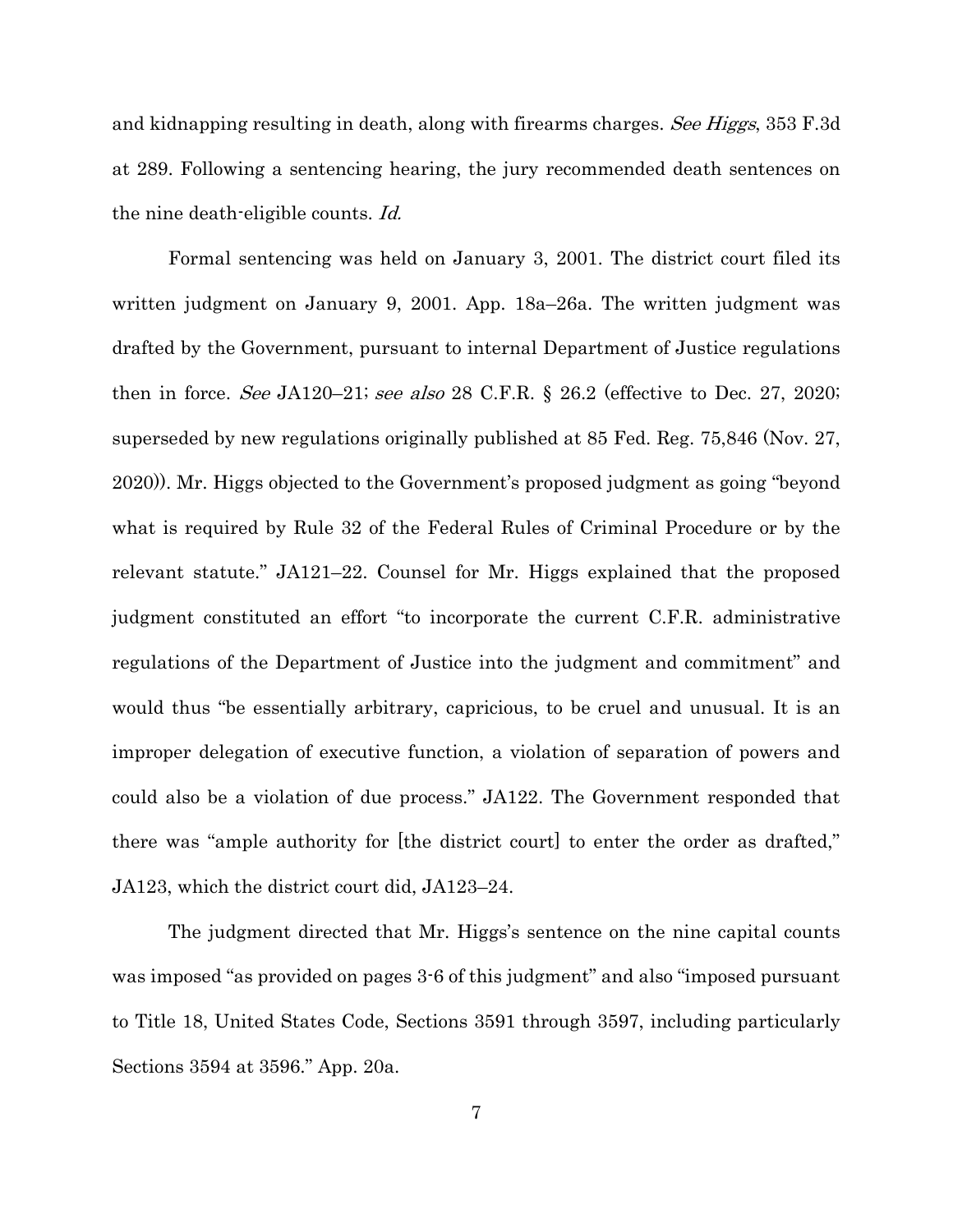### B. Direct Appeal and Post-Conviction Proceedings

<span id="page-13-5"></span><span id="page-13-0"></span>The Fourth Circuit upheld the convictions and sentences on direct appeal. Higgs, 353 F.3d at 289. While the direct appeal was pending, Mr. Higgs filed a motion for a new trial, alleging that the Government had improperly withheld exculpatory material relating to two witnesses. The district court denied the motion for new trial, and the Fourth Circuit again affirmed. United States v. Higgs, 95 F. App'x 37, 38 (4th Cir. 2004).

<span id="page-13-8"></span><span id="page-13-7"></span><span id="page-13-6"></span><span id="page-13-4"></span><span id="page-13-3"></span>Mr. Higgs filed motions for post-conviction relief under 28 U.S.C. § 2255 and 28 U.S.C. §2241, but did not receive relief. United States v. Higgs, 711 F. Supp. 2d 479, 557 (D. Md. 2010), aff'd, United States v. Higgs, 663 F.3d 726, 730 (4th Cir. 2011); United States v. Higgs, 193 F. Supp. 3d  $495, 496$  (D. Md. 2016), certificate of appealability denied, Order, Higgs v. United States, No. 16-15 (4th Cir. Feb. 23, 2017), ECF No. 14; Order, In re Higgs, No. 16-8 (4th Cir. June 27, 2016), ECF No. 14; Higgs v. Watson, No. 20-2129, 2021 WL 81380, at \*1 (7th Cir. Jan. 11, 2021).

#### <span id="page-13-2"></span>C. The Proceedings Below

<span id="page-13-9"></span><span id="page-13-1"></span>On August 4, 2020, the Government moved to amend Mr. Higgs's final judgment in the District of Maryland, requesting that the district court amend Mr. Higgs's judgment to designate Indiana as the state implementing his death sentence, pursuant to 18 U.S.C. § 3596. JA59–60. As the Government conceded in its motion, because Maryland had abolished the death penalty following Mr. Higgs's sentencing, see, e.g., Bellard v. State, 157 A.3d 272, 274–75 (Md. 2017), Mr. Higgs's death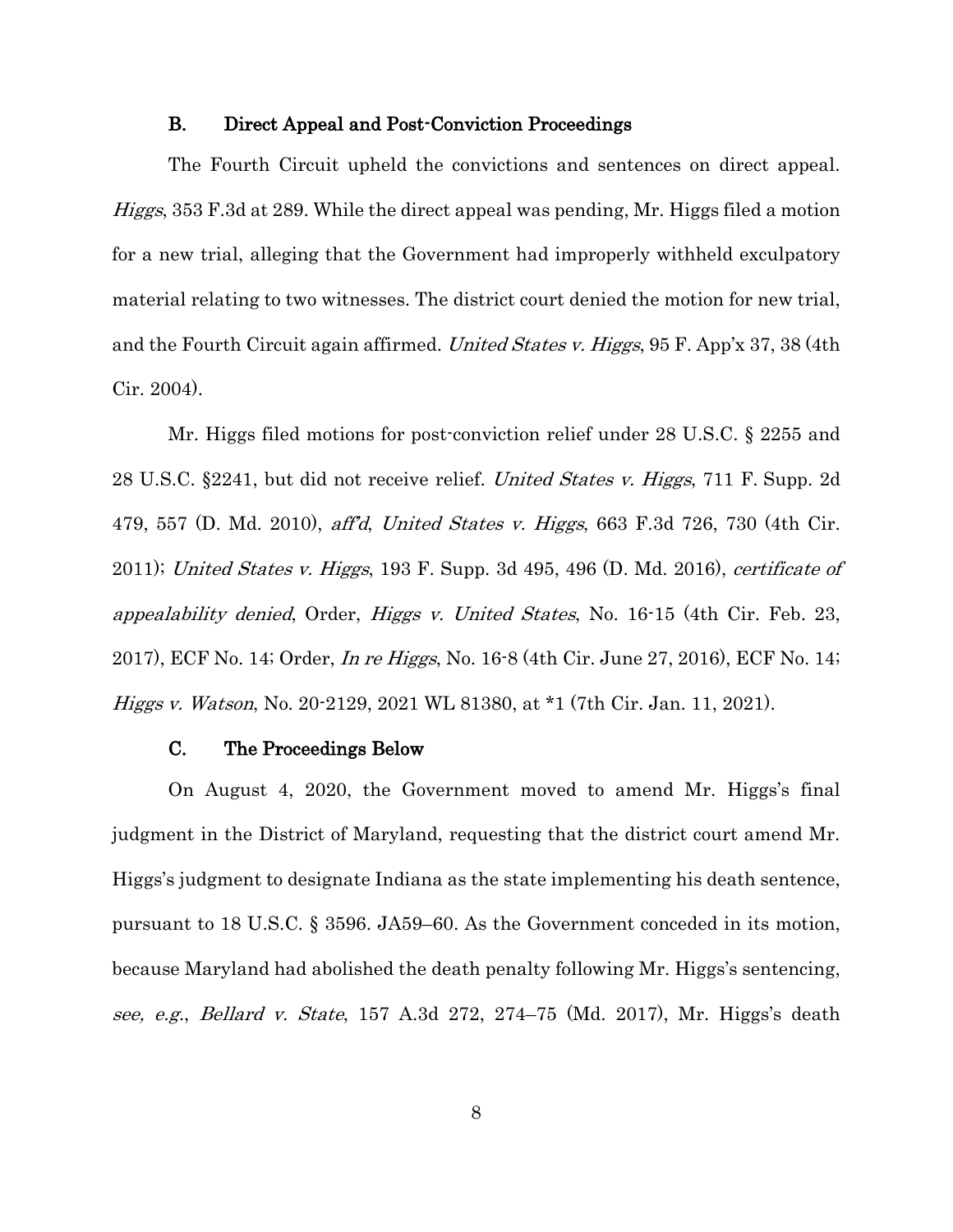sentence was no longer enforceable pursuant to the existing judgment. JA60. ("The U.S. Marshal cannot implement sentence based on a non-existent statute.").

Mr. Higgs filed a response in opposition to the motion to amend. JA70–77. He argued that criminal judgments may be modified only in certain limited circumstances and that the Government had neither acknowledged this prohibition nor suggested that it was inapplicable. JA70–73. He requested in the alternative that, should the district court believe it possessed the authority to amend Mr. Higgs's judgment to designate a state for implementation of his death sentence, it choose Virginia instead of Indiana. JA73–77.

The Government then filed a nineteen-page reply in support of its one-and-ahalf-page motion. JA79–97. In the reply, the Government stated that it "agrees that this case does not present circumstances that would permit the Court to alter Higgs's criminal judgment," despite the relief expressly requested in its original motion to amend. JA84. The Government instead suggested two alternative forms of relief, both for the first time in reply.

It first suggested that the district court could "supplement" Mr. Higgs's "Judgment and Order" because the directives regarding the implementation of the death sentence contained therein "reside in the Court's order, not the judgment." JA84. In the Government's view, the "general rule that a criminal sentence may not be modified once imposed therefore does not prevent this Court from modifying those directives." JA86. Although the Government was asking the district court to "modify[] those directives," it asserted in the next sentence that the district court "need not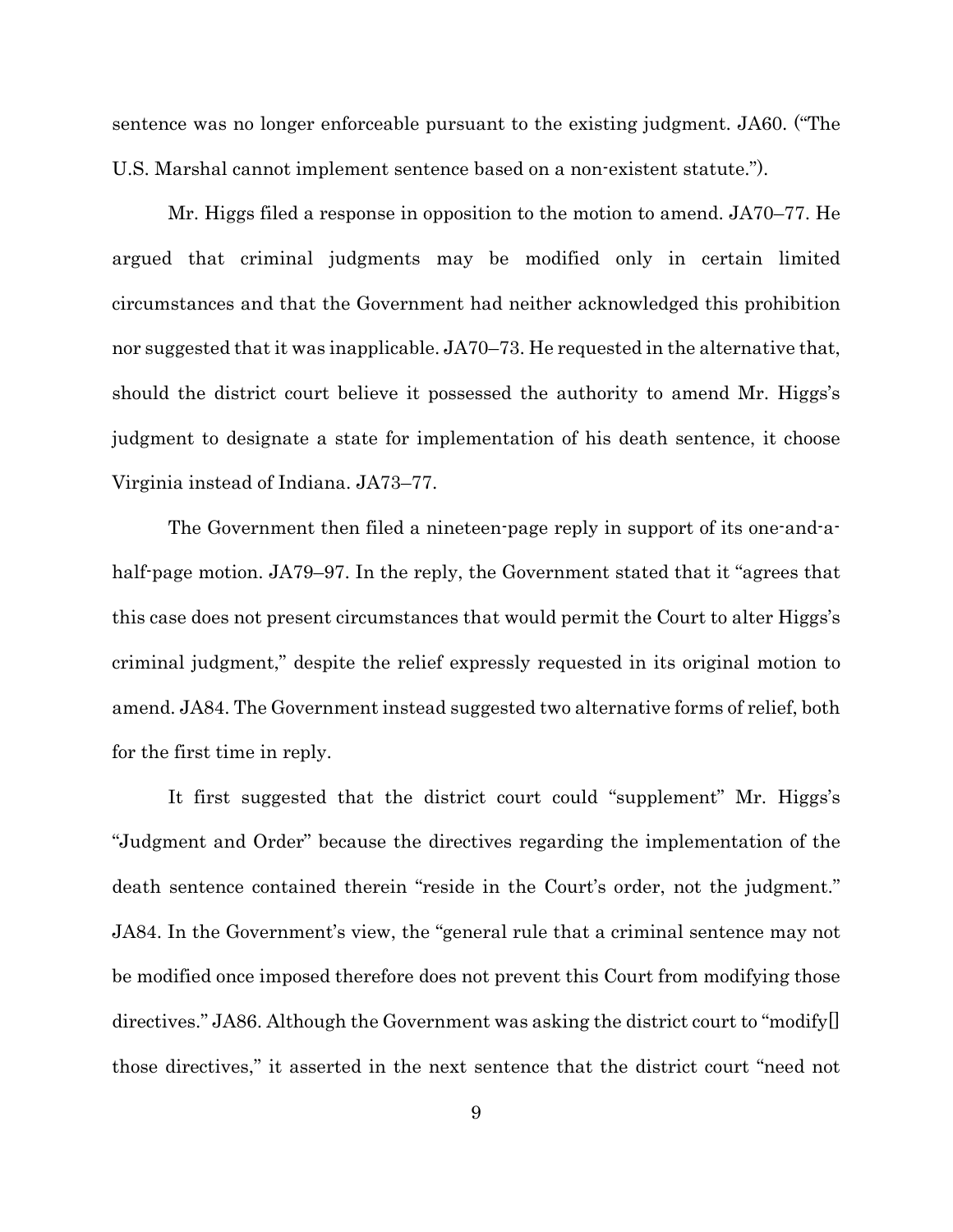<span id="page-15-0"></span>change or rescind any directives in its Judgment and Order regarding the procedures for implementing Higgs's execution." *Id.* This was so, according to the Government, because its proposed supplement was consistent with the judgment. JA86–87. The second new form of relief requested by the Government differed in form, but not function: for the district court to enter a separate order designating Indiana as the implementing state. JA87.

The district court granted permission for Mr. Higgs to file a surreply, which completed the briefing. On November 20, 2020, without waiting for the district court to rule on the motion to amend, the Government informed Mr. Higgs that it had scheduled his execution for January 15, 2021. JA152.

On December 29, 2020, the district court denied the Government's motion. App. 1a–17a. It determined that "[t]he Government's initial, extraordinary request that the Court amend its original judgment and sentence is something that the Court plainly cannot do." App. 8a. It observed that while the Government "abruptly changed its stance" between its motion and its reply to request supplementation rather than amendment of the judgment, "[t]his avails the Government not at all." App. 10a. It rejected the Government's reply contention that the directives for implementing Mr. Higgs's death sentence were not in fact contained in the judgment as "wholly unpersuasive." App. 10a n.8. And it concluded that "a supplemental order designating a different state for Higgs's execution would constitute an amendment of the original judgment in all but name." App. 12a.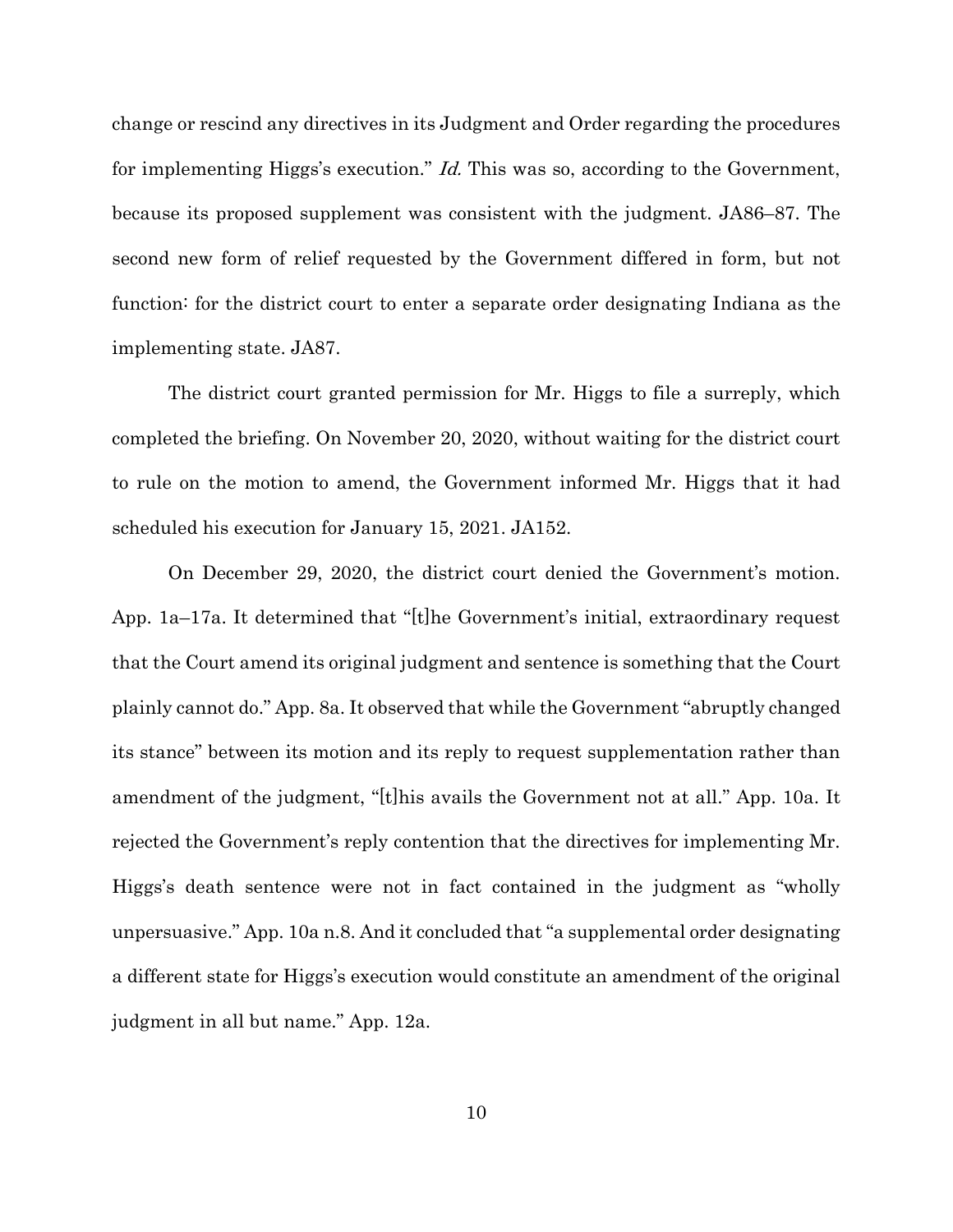The district court then rejected the Government's argument that it could designate a new state by entering a separate order. The district court described the Government's second reply proposal as "an alternative of questionable distinction," App. 12a, and ultimately concluded that "any order it might issue designating a state other than Maryland for the implementation of Higgs's death sentence—whether labeled an amendment, a supplement, or a new order—would necessarily modify its 2001 Judgment and Order and therefore would be beyond the authority of the Court," App. 16a. In rejecting this alternative argument, the district court rejected the Government's textual argument as to what 18 U.S.C. § 3596 requires. App. 12a–14a. It held that "[i]n no sense does section 3596 grant the Court authority and jurisdiction it does not otherwise possess, i.e., to amend or supplement its judgment well after the fact." App. 14a.

On December 30, 2020, the Government appealed the district court's ruling to the Fourth Circuit. App. 31a. The Government styled its appellate proceeding as a brief and alternative petition for writ of mandamus. The parties briefed the merits of the appeal and mandamus request, and the Fourth Circuit's jurisdiction over the appeal.

On January 7, 2021, a panel of the court of appeals issued an order scheduling oral argument for January 27, 2021, over a dissent from Judge Richardson. App. 27a– 28a. The Government moved to expedite or dispense with oral argument. The Fourth Circuit denied that request "in light of the novel legal issues presented." Judge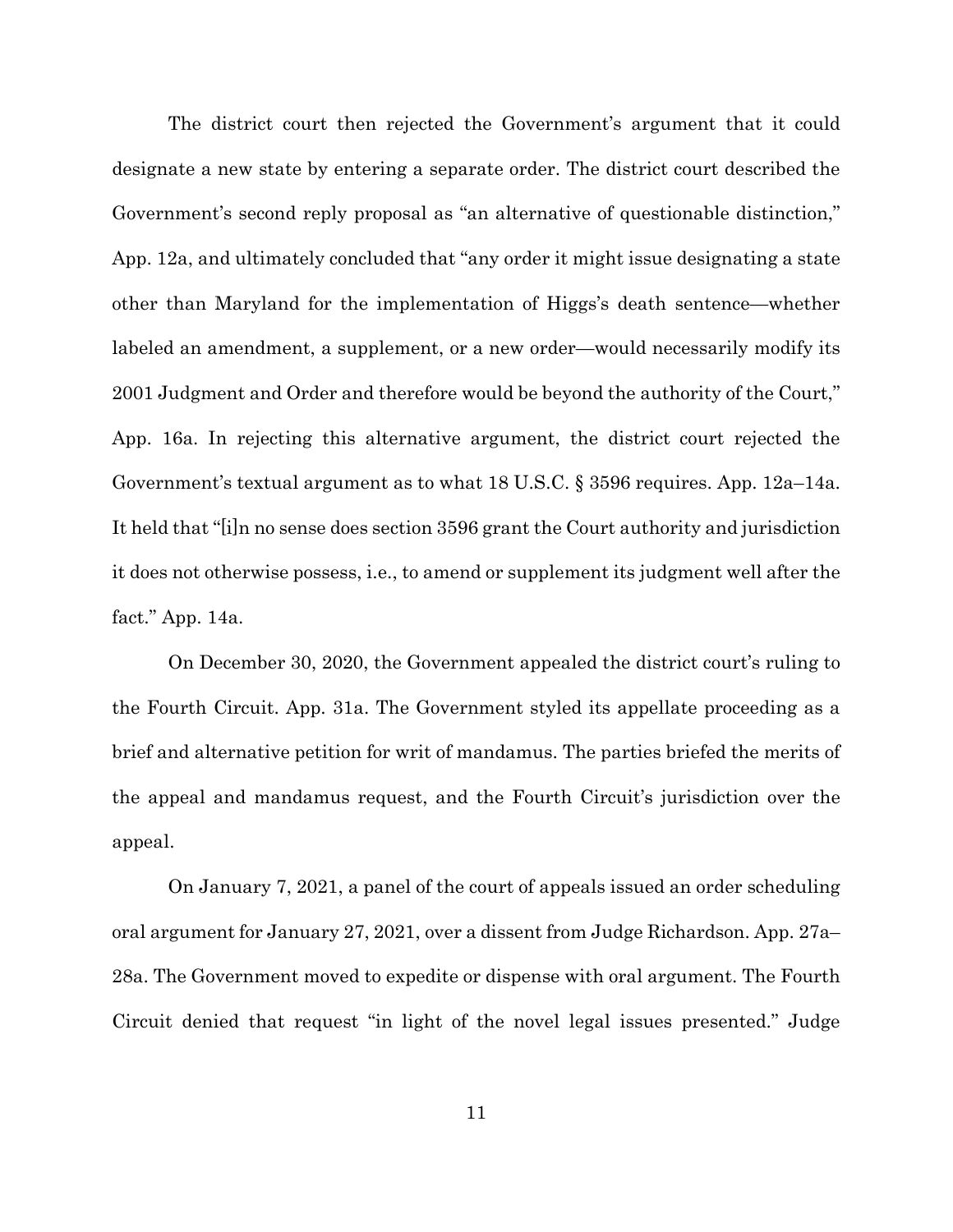Richardson again dissented. App. 29a–30a. The Government then sought from this Court certiorari before judgment or the issuance of a writ of mandamus.

## REASONS FOR DENYING CERTIORARI REVIEW

## <span id="page-17-1"></span><span id="page-17-0"></span>I. THE GOVERNMENT CANNOT JUSTIFY THE EXTRAORDINARY RELIEF IT SEEKS.

Two weeks after the presidential election was called for President-elect Biden, while its motion to amend judgment was pending in the district court, the Government scheduled Mr. Higgs's execution for the final week of President Trump's term. The extraordinary timing of the Government's actions does not justify its request for extraordinary relief. Granting the Government's request to deviate from "normal appellate practice," Sup. Ct. R. 11, would place the Court's imprimatur on the outgoing administration's hurried agenda at the expense of the Court's role as a neutral arbiter. The Court should accordingly deny the Government's requests for certiorari before judgment and for mandamus.

### A. There is no basis for certiorari before judgment.

<span id="page-17-2"></span>The Government has not shown any reason why this Court should abrogate the normal appellate process and summarily rule in favor of the Government without allowing the court of appeals to address the merits of the case. Rule 11 provides that a petition for writ of certiorari before judgment "will be granted only upon a showing that the case is of such imperative public importance as to justify deviation from normal appellate practice and to require immediate determination in this Court." Sup. Ct. R. 11. The Government's Petition neither cites Rule 11 nor shows any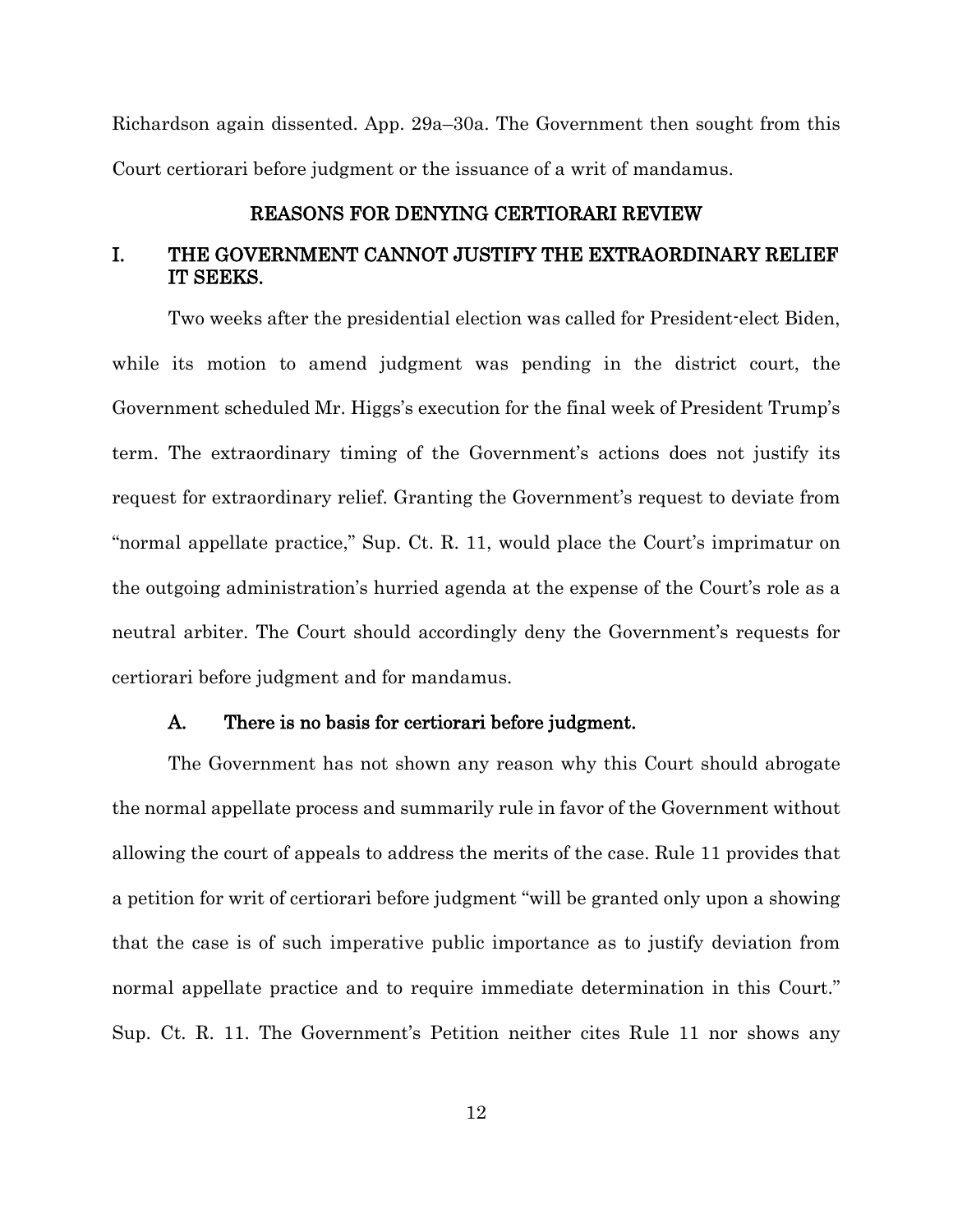"imperative public importance" for circumventing normal appellate review here. The Petition should be denied on that ground alone.

<span id="page-18-5"></span><span id="page-18-2"></span><span id="page-18-1"></span><span id="page-18-0"></span>1. This Court has traditionally granted certiorari before judgment sparingly and only when substantial national interests are at stake. See, e.g.,  $Dep't$ of Commerce v. New York, 139 S. Ct. 2551, 2565 (2019) (certiorari before judgment granted to review district court judgment enjoining Secretary from including citizenship question in decennial national census); Dames  $\&$  Moore v. Regan, 453 U.S. 654, 668 (1981) (certiorari before judgment granted to review challenge to international agreement ending the Iran hostage crisis); United States v. Nixon, 418 U.S. 683, 686–87 (1974) (certiorari before judgment granted to review subpoena directing President Nixon to disclose Watergate tapes); Ex parte Quirin, 317 U.S. 1, 6 (1942) (certiorari before judgment granted to review military commission prosecutions of German saboteurs captured during World War II). In 2019, when the Court granted certiorari before judgment in Department of Commerce, it was the first time it had done so in fifteen years. See United States v. Fanfan, 542 U.S. 956 (2004) (granting certiorari before judgment in companion case to United States v. Booker, 543 U.S. 220 (2005)). The Government here does not suggest any national interests or other imperative public concern that would justify resort to this exceptional procedure.[2](#page-18-6)

<span id="page-18-4"></span> $\overline{a}$ 

<span id="page-18-6"></span><span id="page-18-3"></span><sup>2</sup> Indeed, this Court has historically denied the great majority of pre-judgment certiorari petitions, so that the issues may receive the benefit of full appellate airing. See, e.g., Qassim v. Bush, 547 U.S. 1092 (2006) (denying petition for certiorari before judgment presenting novel question about separation of powers and the judiciary's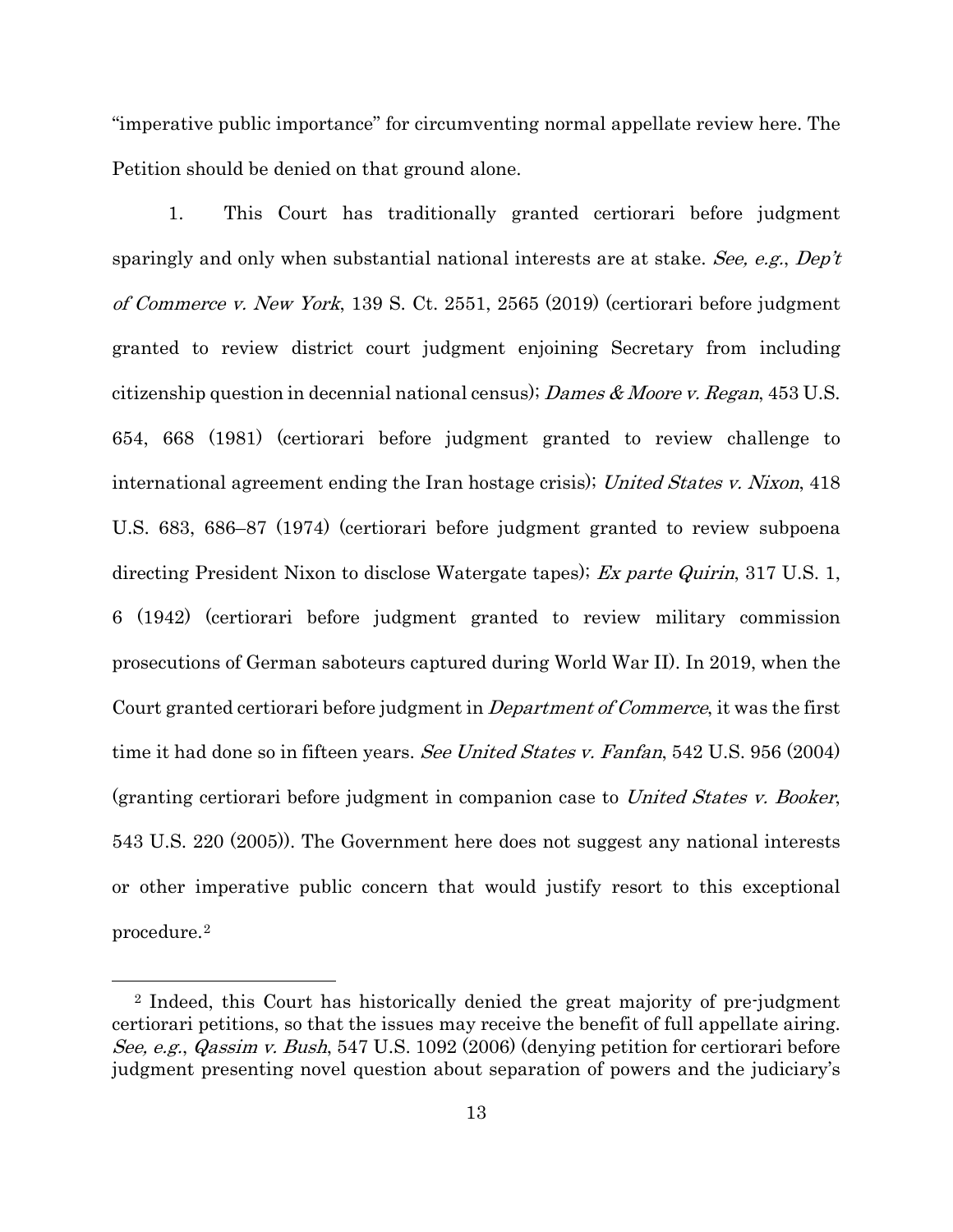2. Nor does the Government establish that this case "require[s] immediate determination in this Court," Sup. Ct. R. 11, for any reason other than the impending change in presidential administrations. The Government alleges "delays . . . by the courts below to obstruct" Mr. Higgs's execution and "passive obstruction of the capital-punishment system," Pet. 12, 27, but the record belies this charge. The Government filed its motion to amend judgment on August 4, 2020—seven years after Maryland repealed the death penalty and more than one year after the Government issued an execution protocol and announced that federal executions would resume. The Government first raised its alternative request to supplement, rather than amend, the judgment in a reply brief filed on September 1, 2020. The Government scheduled Mr. Higgs's execution despite the fact that its authority to do so was in doubt because its motion to amend was still pending in the district court. Only then did the Government begin to claim urgency. The district court issued its decision on December 29, 2020, and the Fourth Circuit subsequently ordered expedited briefing and scheduled argument for January 27, 2021.

<span id="page-19-1"></span> $\overline{a}$ 

<span id="page-19-2"></span><span id="page-19-0"></span>power to grant habeas relief to prisoners held at Guantánamo Bay, Cuba); Padilla v. Hanft, 545 U.S. 1123 (2005) (denying petition for certiorari before judgment presenting novel question whether the President has power to seize American citizens in civilian settings on American soil and subject them to indefinite military detention without criminal charge or trial); Hamdan v. Rumsfeld, 543 U.S. 1096 (2005) (denying petition for certiorari before judgment presenting novel questions related to military commissions at Guantánamo Bay, Cuba). As in those cases, this Court would benefit from having a fairly considered and fully developed opinion from the court of appeals before deciding whether certiorari is appropriate. See, e.g., Taylor v. *McKeithan*, 407 U.S. 191, 194 (1972) (remanding case to court of appeals because this Court wanted the benefit of that court's insight as to the issues raised).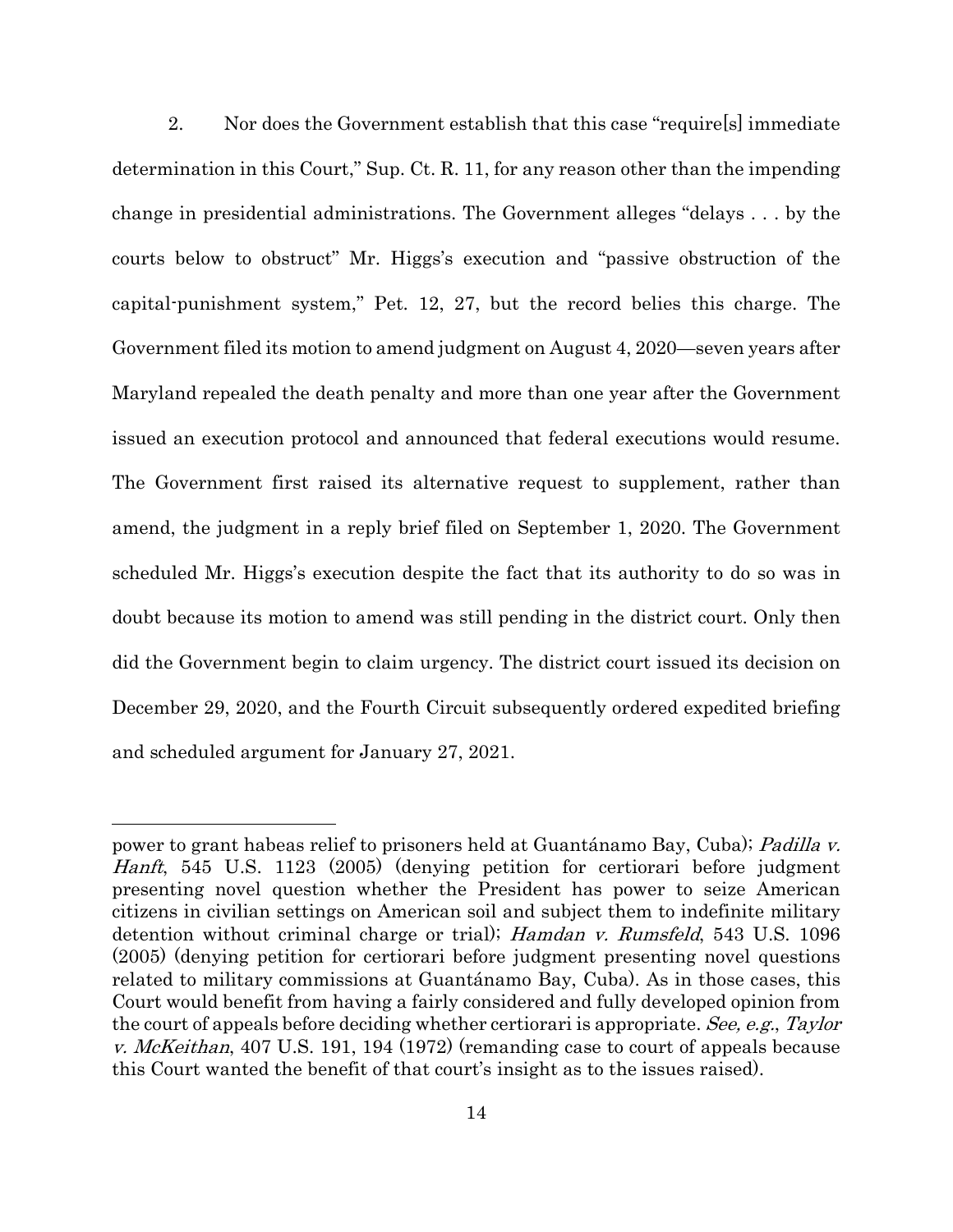The district court's decision was timely and on the merits, not on the viability of any last minute stay. The Fourth Circuit is considering both the merits of the Government's appeal and its request for mandamus relief. The lower courts have not delayed or obstructed timely resolution of this case.

<span id="page-20-0"></span>The Fourth Circuit's scheduling here is consistent with that of recent lethalinjection litigation, where this Court stated its "expect[ation] that the Court of Appeals will render its decision with appropriate dispatch." *Barr v. Roane*, 140 S. Ct. 353, 353 (2019). Justice Alito, joined by Justices Gorsuch and Kavanaugh, expressed his belief that the important questions in that case could be resolved by the court of appeals within sixty days. Id. On remand from this Court, the D.C. Circuit met this Court's expectation (though falling short somewhat of Justice Alito's hopes) by "order[ing] expedited briefing and argument" on December 9, 2019, holding oral argument on January 15, 2020, and issuing its decision on April 7, 2020. In re Fed. Bureau of Prisons' Execution Protocol Cases, 955 F.3d 106, 106, 111 (D.C. Cir. 2020), cert. denied sub nom. Bourgeois v. Barr, 141 S. Ct. 180 (2020). The Fourth Circuit is following a similarly expedited schedule that will allow this case to be fully considered on the merits with dispatch.

<span id="page-20-2"></span><span id="page-20-1"></span>3. The Government's request is doubly extraordinary because it not only seeks to bypass review in the court of appeals, it also asks the Court to summarily decide the merits of an issue of first impression without full briefing, oral argument, or time for deliberate review. See Pet. 1, 14, 32. But this Court utilizes Rule 11 to facilitate merits review, not to bypass it. See Dep't of Commerce, 139 S. Ct. at 2565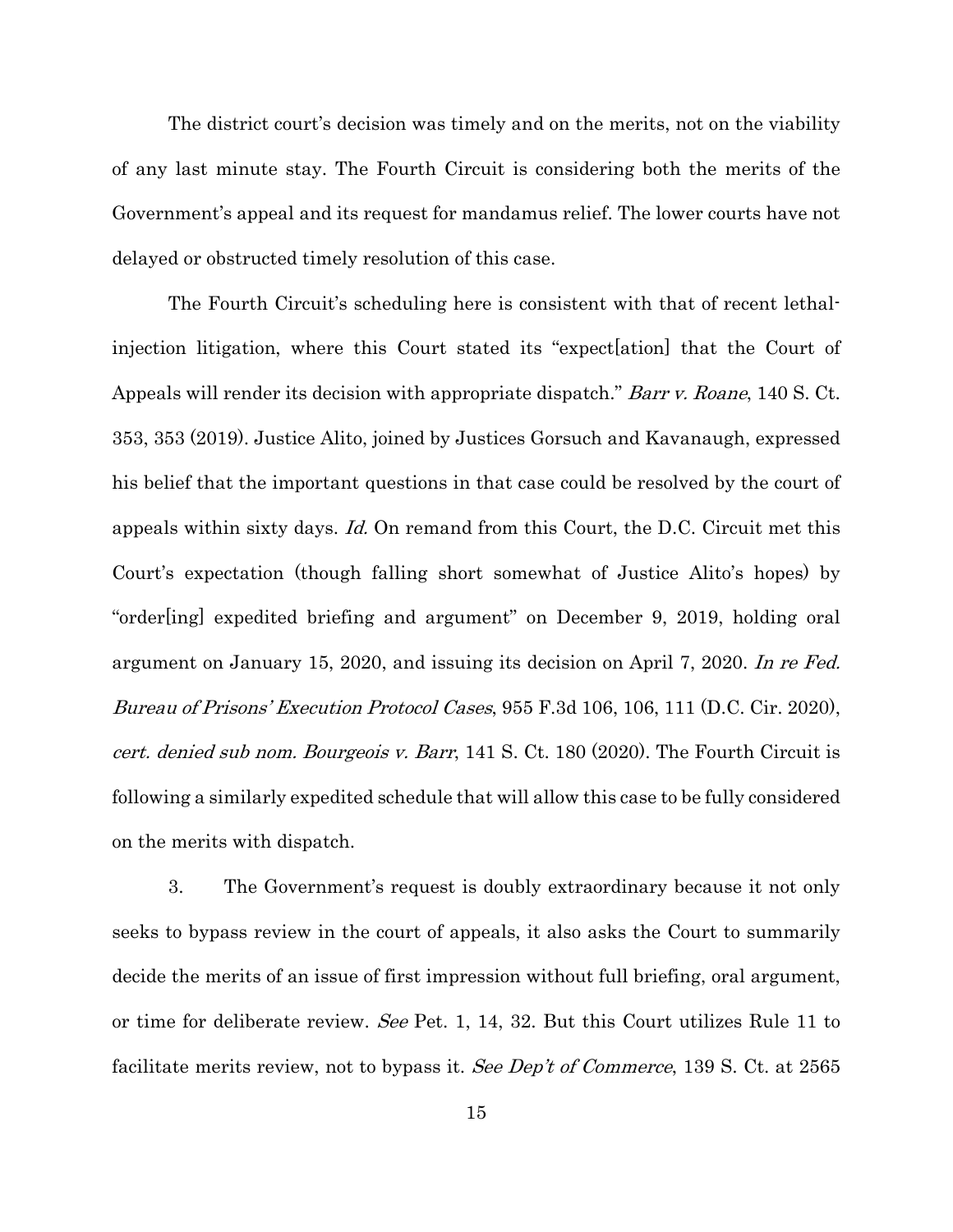<span id="page-21-10"></span><span id="page-21-9"></span><span id="page-21-4"></span><span id="page-21-2"></span>(granting certiorari before judgment and deciding merits after briefing and argument); Dames & Moore, 45[3](#page-21-11) U.S. at 668 (same); Nixon, 418 U.S. at 686–87. $^3$  Even where urgent national concerns require immediate decision, the Court has still ordered merits briefing and argument. See Quirin, 317 U.S. at 18 ("convenling] a special Term to hear the case and expeditell our review"); see also Youngstown Sheet & Tube Co. v. Sawyer, 343 U.S. 579, 584 (1952) ("Deeming it best that the issues raised be promptly decided by this Court, we granted certiorari on May 3 and set the cause for argument on May 12," then issued decision on June 2, 1952). The Government does not and cannot justify its extraordinary request to forgo merits review here.

4. Granting certiorari before judgment and summarily disposing of this case would be especially unwarranted because the jurisdictional basis for the Government's appeal is uncertain at best. Government appeals in criminal cases are prohibited absent an explicit congressional authorization. Arizona v. Manypenny, 451 U.S. 232, 246 (1981); Di Bella v. United States, 369 U.S. 121, 130 (1962). The

<span id="page-21-3"></span><span id="page-21-0"></span> $\overline{a}$ 

<span id="page-21-11"></span><span id="page-21-8"></span><span id="page-21-7"></span><span id="page-21-6"></span><span id="page-21-5"></span><span id="page-21-1"></span><sup>3</sup> To undersigned counsel's knowledge, the Court has summarily disposed of cases by granting certiorari before judgment only to remand for reconsideration in light of a new decision of the Court. See Robinson v. Murphy, No. 20A95, 2020 WL 7346601, at \*1 (U.S. Dec. 15, 2020) (vacating and remanding "for further consideration in light of Roman Catholic Diocese of Brooklyn v. Cuomo, 592 U. S. —— (2020)"); High Plains Harvest Church v. Polis, 141 S. Ct. 527 (2020) (same); Harvest Rock Church v. Newsom, Gov. of CA, No. 20A94, 2020 WL 7061630, at \*1 (U.S. Dec. 3, 2020) (same); Ross v. California, 139 S. Ct. 2778 (2019) (vacating and remanding in light of Department of Commerce, 139 S. Ct. 2551); Clark v. Roemer, 501 U.S. 1246 (1991) (vacating and remanding in light of Chisom v. Roemer, 501 U.S. 380 (1991)).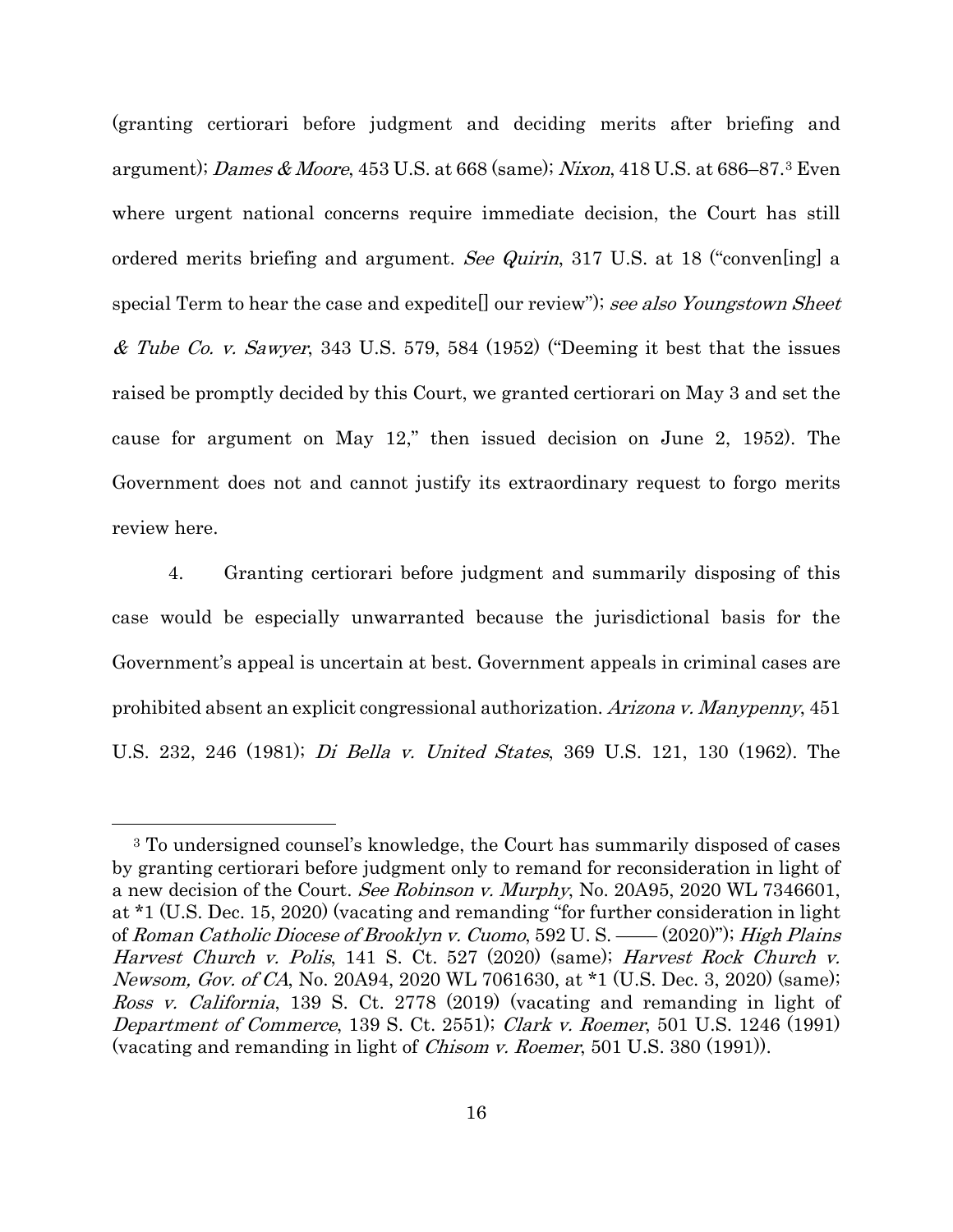<span id="page-22-4"></span>Government has not contended that any of those express provisions apply. Cf. 18 U.S.C. § 3742(b) (granting jurisdiction to review Government appeals of an otherwise final criminal judgment in four circumstances not presented here). Instead, continuing its strategy of raising new arguments in reply, the Government belatedly asserted in its response to Mr. Higgs's motion to dismiss in the Fourth Circuit that the collateral order doctrine establishes jurisdiction over this appeal. Gov't Resp. to Mot. to Dismiss 2, United States v. Higgs, No. 20-18 (4th Cir. Jan. 8, 2021), ECF No. 29. The Government obliquely references the collateral order doctrine in its Petition to this Court as well. See Pet. 11.

<span id="page-22-3"></span><span id="page-22-2"></span><span id="page-22-1"></span><span id="page-22-0"></span>The collateral order doctrine is a "narrow" jurisdictional ground subject to "stringent" requirements. Digital Equip. Corp. v. Desktop Direct, Inc., 511 U.S. 863, 868 (1994). Here, the Government does not meet the second requirement of the collateral order doctrine: that the appealed order "resolve an important issue completely separate from the merits of the action." Will v. Hallock, 546 U.S. 345, 349 (2006). The district court order denying the Government's motion to amend or supplement the judgment is not collateral to the merits at all. It is fundamental that, to be "completely separate" from the merits, an order can "not be merged in final judgment." Cohen v. Beneficial Indus. Loan Corp., 337 U.S. 541, 546 (1949). As this Court has "often stated," a "criminal judgment necessarily includes the sentence imposed upon the defendant." *Teague v. Lane*, 489 U.S. 288, 314 n.2 (1989) (plurality opinion). And the Federal Rules of Criminal Procedure define "[a] judgment of conviction" as the integrated document filed at the conclusion of trial, containing "the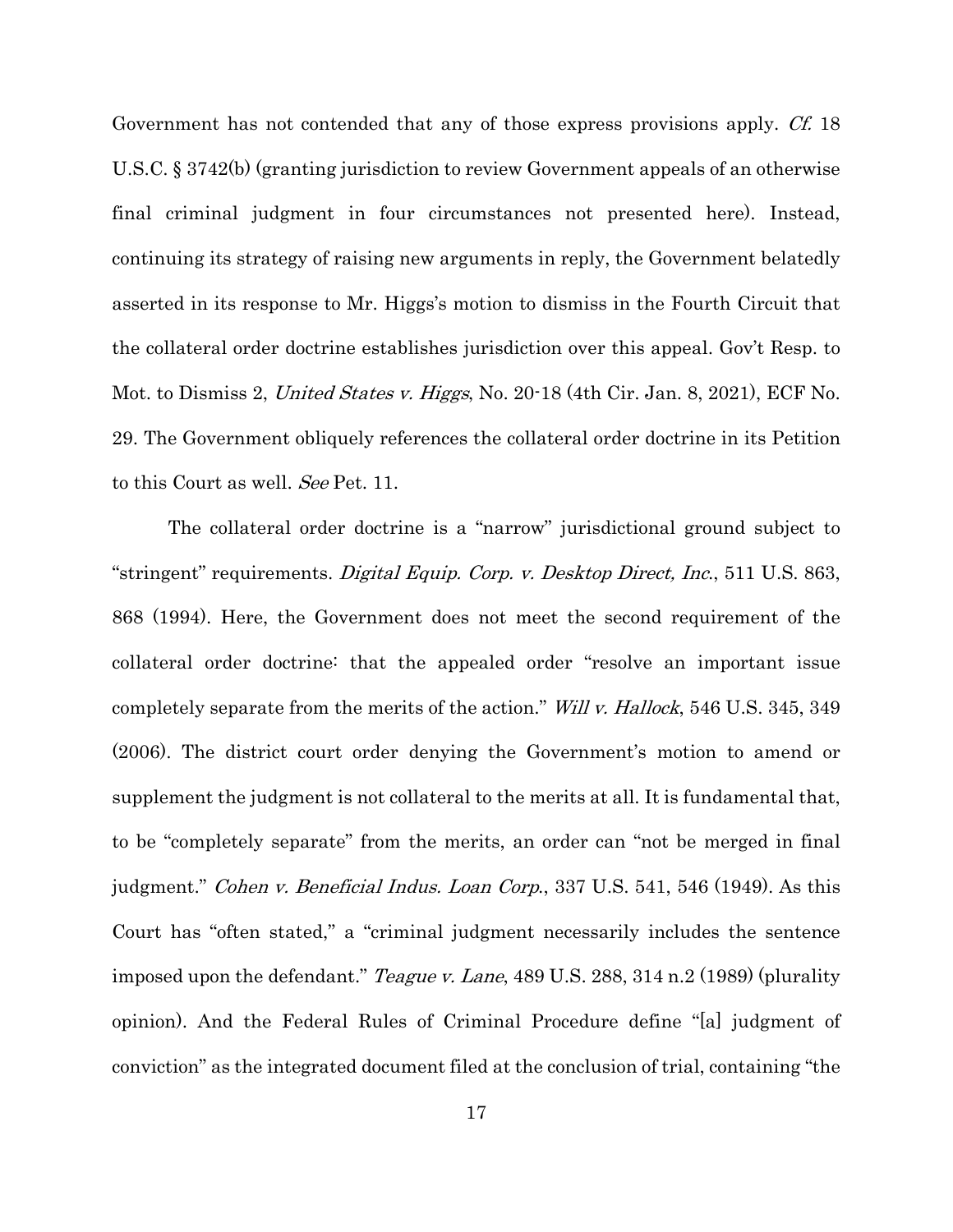plea, the verdict or findings, the adjudication, and the sentence." Fed. R. Crim. P.  $32(d)(1)$  (2002) (emphasis added); *accord* Fed. R. Crim. P.  $32(b)(1)$  (adopted 1944, amended 1994). Here, that integrated document, i.e., the district court's judgment as drafted by the Government, required Mr. Higgs's execution to be conducted under Maryland law, as the Government has conceded. Because that requirement is "merged in [the] final judgment," it is not "completely separate" from the merits, and the collateral order doctrine does not apply. See Dillon v. United States, 560 U.S. 817, 831 (2010) (declining to address requested modifications to criminal sentence that were beyond the scope of specific congressional authorization).[4](#page-23-5)

#### <span id="page-23-1"></span>B. There is no basis for mandamus.

 $\overline{a}$ 

<span id="page-23-0"></span>The Government makes a half-hearted alternative argument for mandamus relief. Pet. 31–32. It is not entitled to such relief.

To begin with, the Government has not complied with this Court's rules governing mandamus relief. Under this Court's rules, a petition seeking a writ of mandamus "shall state the name and office of every person against whom relief is

<span id="page-23-5"></span><span id="page-23-4"></span><span id="page-23-3"></span><span id="page-23-2"></span><sup>&</sup>lt;sup>4</sup> See also Gov't of V.I. v. Douglas, 812 F.2d 822, 831 (3d Cir. 1987) ("We hold that sentencing orders do not display the characteristics of independence required to render orders appealable under § 1291 . . . ."); United States v. Dean, 752 F.2d 535, 540 (11th Cir. 1985) (because an "original sentencing order and [a] modification order are part of the sentencing process, . . . we reject the government's contention that the modification order is 'sufficiently independent' from the underlying criminal case to be appealable" under the collateral order doctrine); United States v. Denson, 588 F.2d 1112, 1126 (5th Cir.), on reh'g, 603 F.2d 1143 (5th Cir. 1979) ("The sentencing process is the inevitable culmination of a successful prosecution; it is an integral aspect of a conviction. Therefore, we hold that the orders of sentence and probation are not possessed of 'sufficient independence' from the criminal case to permit a Government appeal under 28 U.S.C.A. s 1291.") (citations omitted).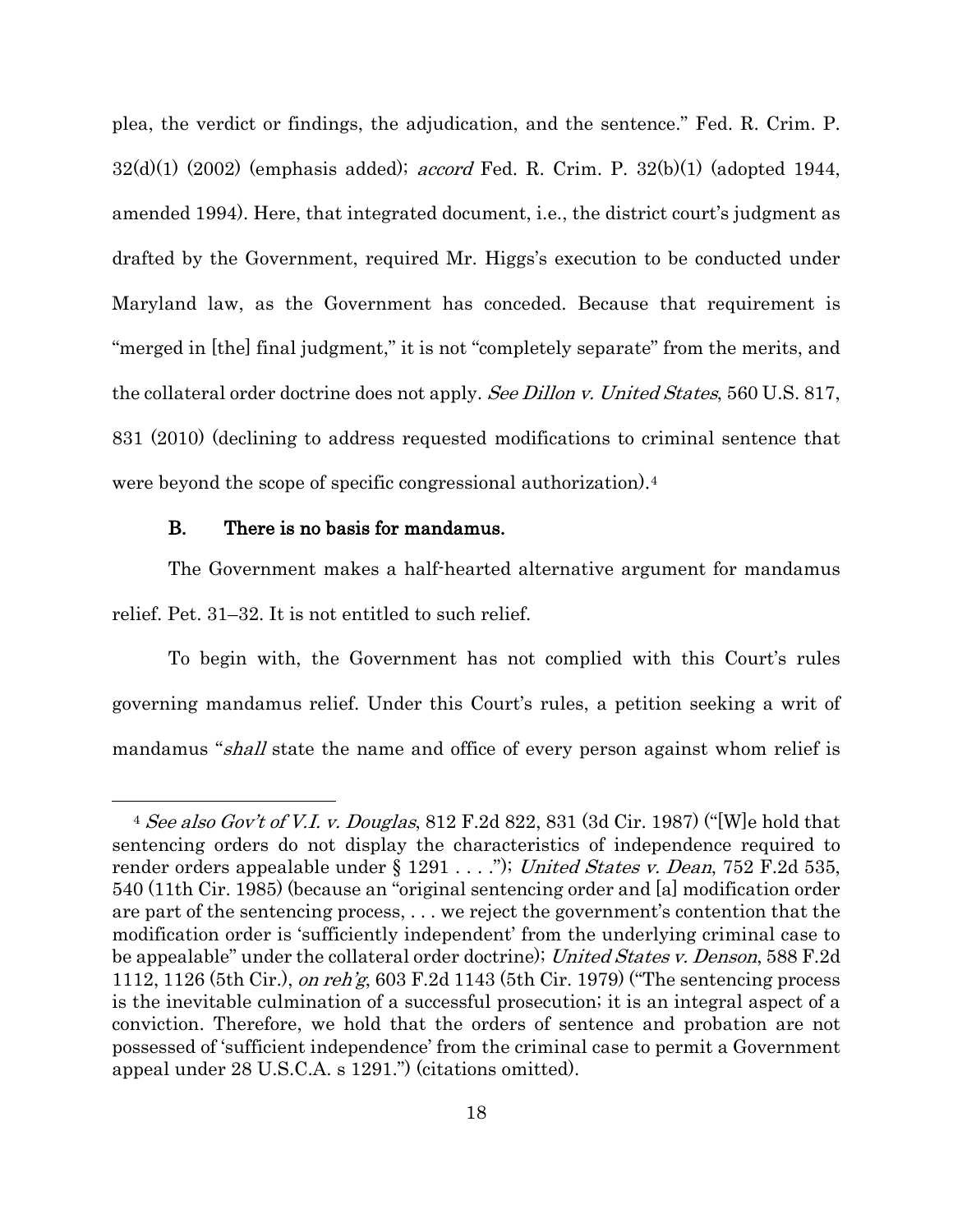sought and *shall* set out *with particularity* why the relief sought is not available in any other court." Sup. Ct. R. 20.3(a) (emphasis supplied). The Petition does not state the name of every person against whom relief is sought. One could infer that the Government seeks relief against Judge Messitte, but does it also want relief against the panel of Fourth Circuit judges now considering the issues of jurisdiction and the merits? It does not say. Nor does the Government "set out with particularity" why it cannot get relief from the Fourth Circuit. For those reasons alone, the Government's alternative request for mandamus should be denied.

<span id="page-24-0"></span>Questions of form aside, the Government also wholly fails to show that it is entitled to mandamus relief. Mandamus "is a drastic [remedy], to be invoked only in extraordinary situations." Allied Chemical Corp. v. Daiflon, Inc., 449 U.S. 33, 34 (1980) (citations omitted). To obtain mandamus, the Government must meet a threeprong test: (1) it must have no other adequate means to attain the relief it desires; (2) it must show that its right to issuance of the writ is clear and indisputable; and (3) even if it satisfies the first two criteria, the issuing court, in the exercise of its discretion, must be satisfied that the writ is appropriate under the circumstances. Cheney, 542 U.S. at 380–81.

<span id="page-24-2"></span><span id="page-24-1"></span>A court must not be "misled by labels such as 'abuse of discretion' and 'want of power' into interlocutory review of nonappealable orders on the mere ground that they may be erroneous." Will, 389 U.S. at 98 n.6; see In re Trump, 958 F.3d 274, 284 (4th Cir. 2020) (en banc) (noting this Court's rejection of contention that an "error of law amounts to an abuse of discretion entitling a petitioner to mandamus relief"). The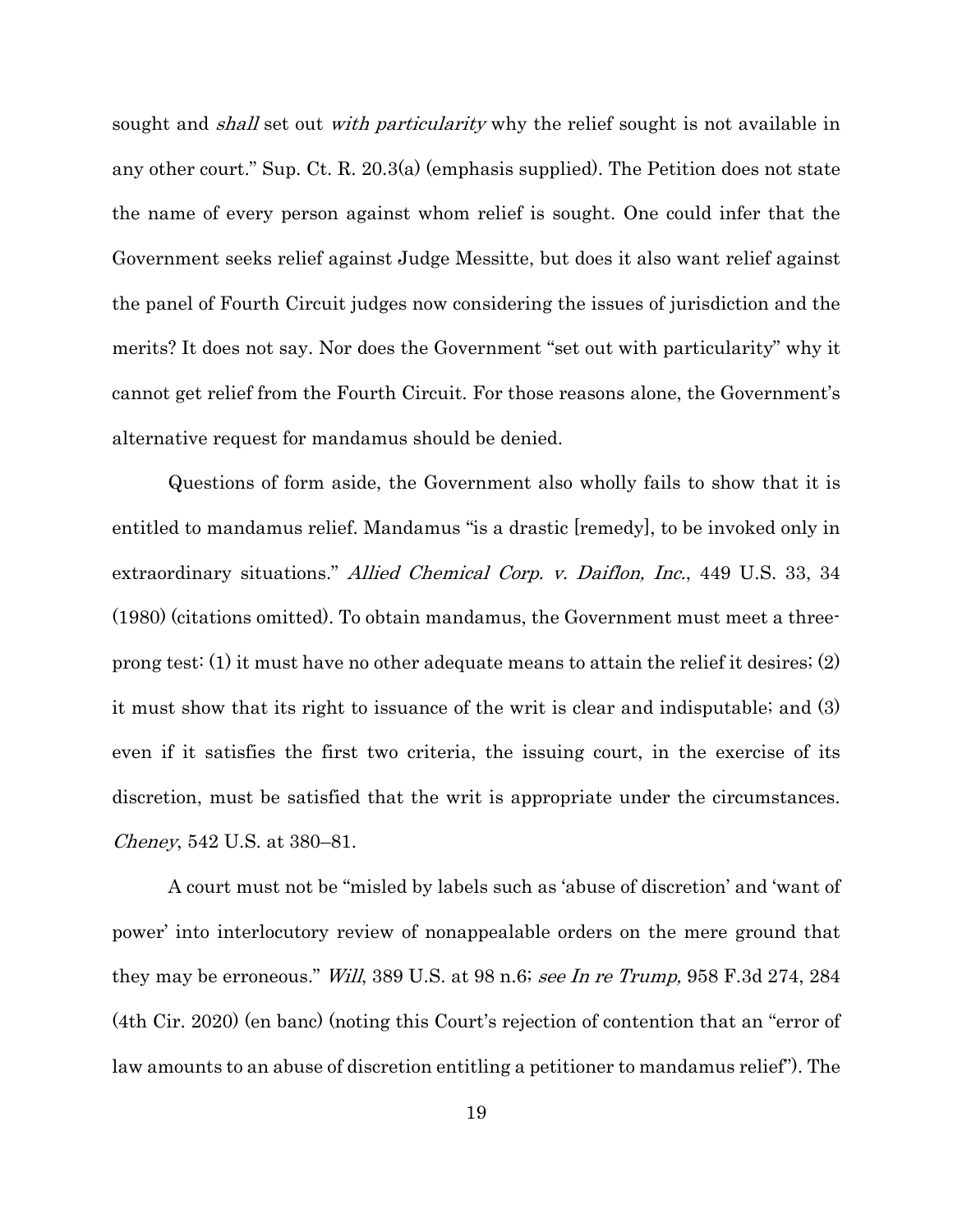<span id="page-25-0"></span>courts, through mandamus, "cannot and will not grant the Government a right of review which Congress has chosen to withhold." *Will*, 389 U.S. at 97 n.5; see also United States v. Roberts, 88 F.3d 872, 884 (10th Cir. 1996) ("Were we to accede to the government's request [for mandamus relief], we would be expanding the government's right to bring interlocutory criminal appeals beyond the terms of [18 U.S.C. § 3731]. We do not believe mandamus provides the appropriate avenue for such expansion.").

A review of the three factors set forth above shows that the Government is not entitled to the writ.

(1) The Government asks for mandamus to correct the district court's legal error. Pet. 32. But it has a remedy for any ostensible legal error committed by the district court—its pending appeal and request for mandamus in the Fourth Circuit. The Fourth Circuit will review that appeal and either grant the Government the relief it requests, deny that relief, or find that it has no jurisdiction over the appeal. In either of the latter two circumstances, the Government could then seek review by this Court. So there is no question that the Government has a remedy for any legal error without resort to the writ of mandamus.

What the Government appears to mean—without saying so—is that it has no means to obtain the remedy it wants before January 15, 2021. But it does not cite *any* case in which this Court has removed a case from the jurisdiction of an appellate court that was considering the merits of an appeal and granted the extraordinary writ of mandamus, solely in order to facilitate execution by a particular date. It bears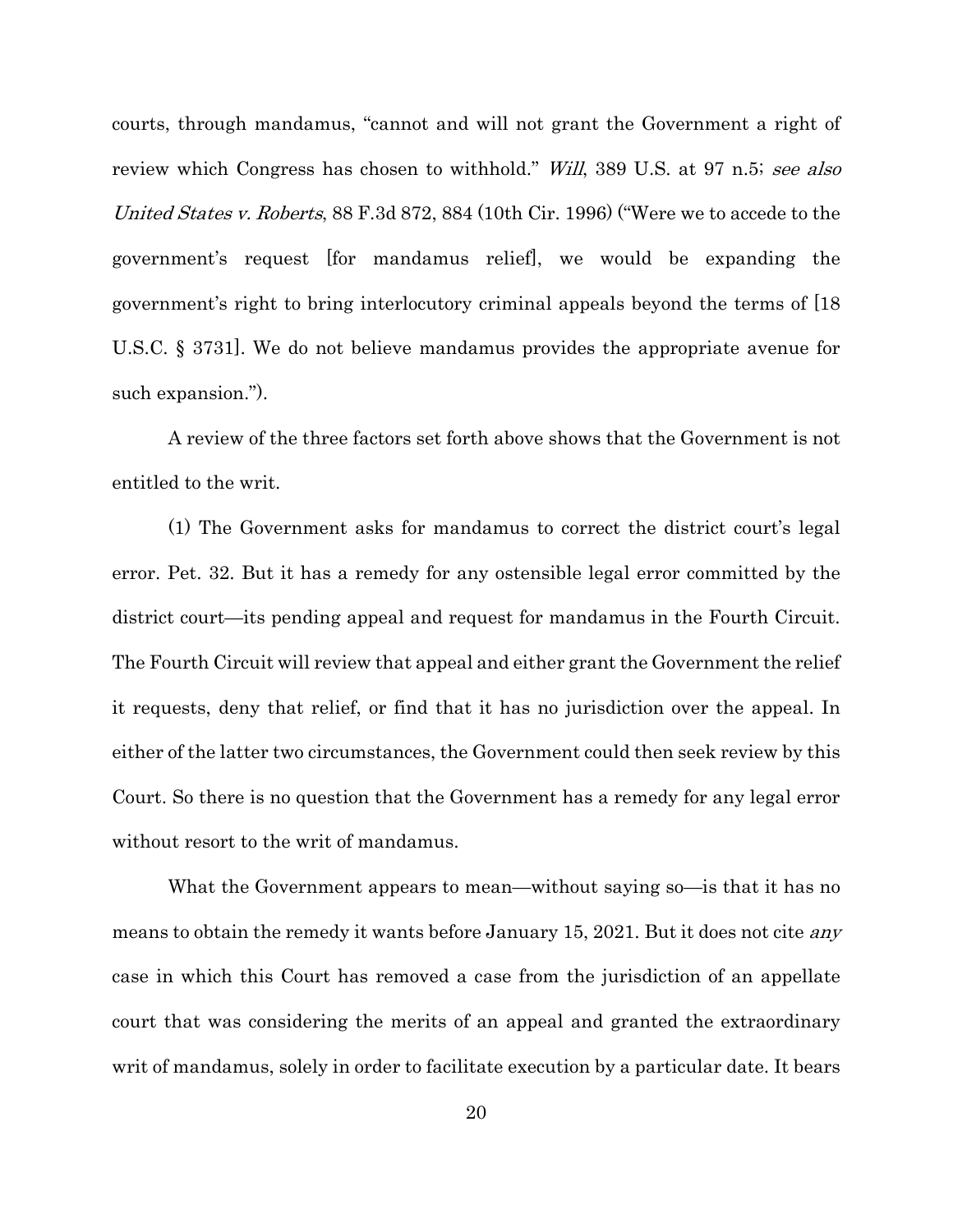reiterating that this is *not* a case in which a court has granted a last minute stay of execution. Rather, it is a case in which the Government sought relief from the district court that was necessary—by the Government's own admission—for an execution to proceed, and then scheduled the execution without having first obtained the relief requested. That the Government hoped to obtain such relief before the execution date but that its request has been denied, and that its appeal of that denial has not yet been decided, are not reasons that have been suggested by this Court or any other court for granting mandamus relief.

(2) As demonstrated in section II below, the Government does not have a clear and indisputable right to the relief it seeks. To the contrary, the Government is entitled to no relief whatsoever. Despite this being an appeal from denial of its "Motion to Amend Judgment and Order," the Government acknowledged in the district court that "this case does not present circumstances that would permit the Court to alter Higgs's criminal judgment." See Gov't's Reply 6, United States v. Higgs, No. 98-cr-520 (D. Md. Sept. 1, 2020), ECF No. 644-3. And its present argument about what the FDPA requires depends on its novel characterizations of the "temporal flow and structure" of the statute. Pet. 17. Clear and indisputable rights do not turn on a statute's "flow." Even if there were an error of law—and there is none—"a naked error of law" does not entitle a petitioner to mandamus. Trump, 958 F.3d. at 284.

<span id="page-26-0"></span>(3) Finally, this Court, in an exercise of its discretion, should decline to issue the writ. The Government does not contend that the district court denied its motion arbitrarily, for nonlegal reasons, or in bad faith. See Ex parte [Secombe](https://1.next.westlaw.com/Link/Document/FullText?findType=Y&serNum=1856196413&pubNum=0000780&originatingDoc=I719ce3b0960d11eabf5abf9270336424&refType=RP&fi=co_pp_sp_780_13&originationContext=document&transitionType=DocumentItem&contextData=(sc.History*oc.UserEnteredCitation)#co_pp_sp_780_13), 60 U.S. 9, 13–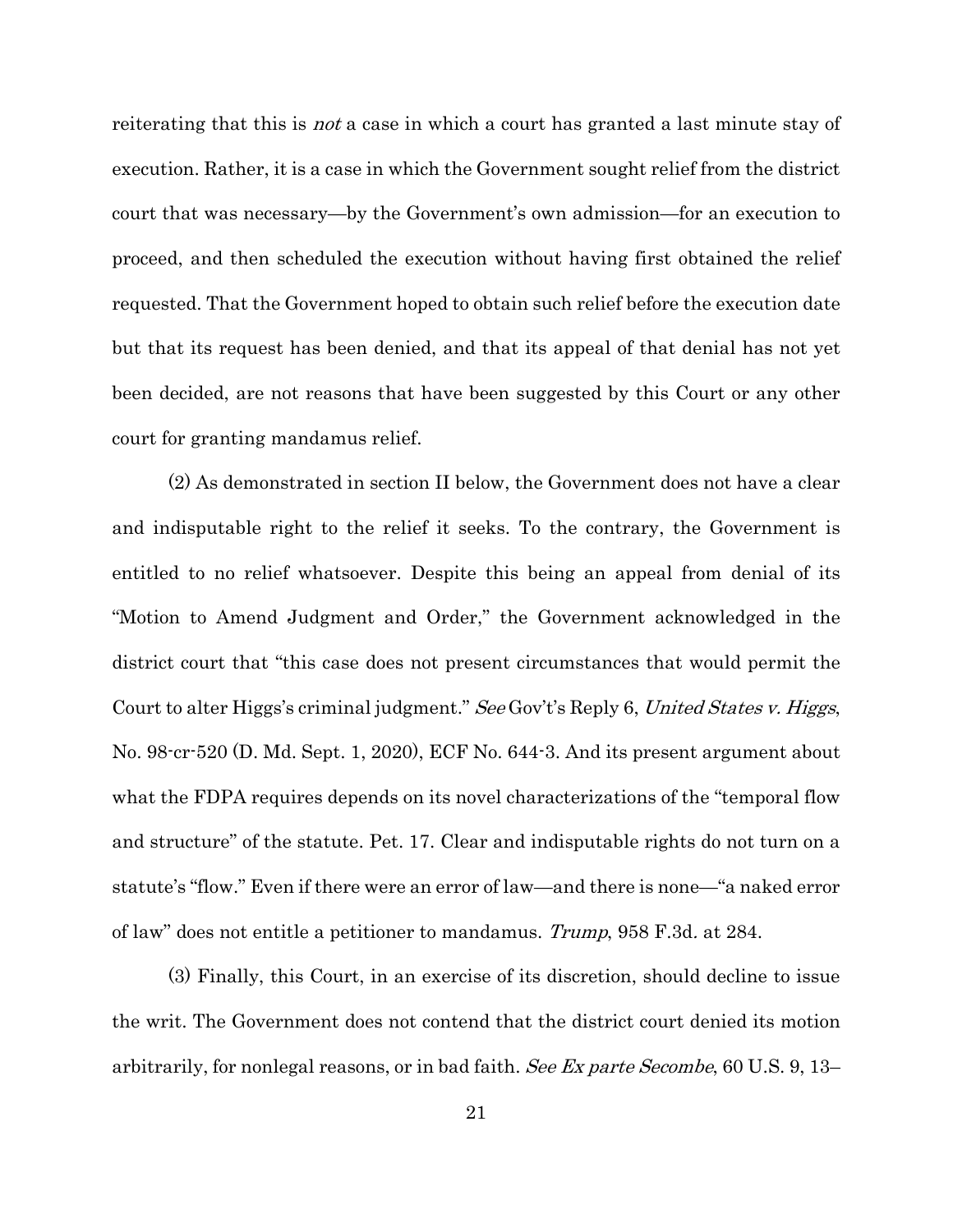15 565 [\(1856\)](https://1.next.westlaw.com/Link/Document/FullText?findType=Y&serNum=1856196413&pubNum=0000780&originatingDoc=I719ce3b0960d11eabf5abf9270336424&refType=RP&fi=co_pp_sp_780_13&originationContext=document&transitionType=DocumentItem&contextData=(sc.History*oc.UserEnteredCitation)#co_pp_sp_780_13) (explaining that a writ of mandamus is not appropriate unless the lower court exercised its discretion in an "arbitrary and despotic" way or issued a decision "from passion, prejudice, or personal hostility"); see also Ex parte [Bradley](https://1.next.westlaw.com/Link/Document/FullText?findType=Y&serNum=1868196916&pubNum=0000780&originatingDoc=I719ce3b0960d11eabf5abf9270336424&refType=RP&fi=co_pp_sp_780_376&originationContext=document&transitionType=DocumentItem&contextData=(sc.History*oc.UserEnteredCitation)#co_pp_sp_780_376), 74 U.S. 364, [376–77](https://1.next.westlaw.com/Link/Document/FullText?findType=Y&serNum=1868196916&pubNum=0000780&originatingDoc=I719ce3b0960d11eabf5abf9270336424&refType=RP&fi=co_pp_sp_780_376&originationContext=document&transitionType=DocumentItem&contextData=(sc.History*oc.UserEnteredCitation)#co_pp_sp_780_376) (1868) (mandamus should not issue unless lower court, motivated by "caprice, prejudice, or passion," exercises its discretion "with manifest injustice"). Still less does the Government allege any such misconduct on the part of the Fourth Circuit, which has not yet issued a decision but is prepared to do so within weeks.

<span id="page-27-1"></span><span id="page-27-0"></span>Moreover, the Government *wrote* the judgment in this case, successfully persuading the sentencing court to incorporate Department of Justice regulations into Mr. Higgs's sentence. The Government sought in the district court to undo part of what it wrote, and then sought to appeal when the district court ruled that it had no authority to do so. But "[t]he Government's right to appeal in criminal cases has historically been severely limited," United States v. Moussaoui, 483 F.3d 220, 226 (4th Cir. 2007), and mandamus must not be used as an end run around the limits on Government appeals. See Will, 389 U.S. at 97. The yet-unanswered questions about whether the Fourth Circuit even has jurisdiction over the pending appeal are another reason why mandamus relief is unwarranted. In requesting immediate mandamus relief, the Government is seeking to make an "unwarranted impairment of another branch in the performance of its constitutional duties." Cheney, 542 U.S. at 390. Should it turn out that there is no jurisdiction over the underlying appeal, that would be a matter for Congress to address, not for this Court to short circuit through the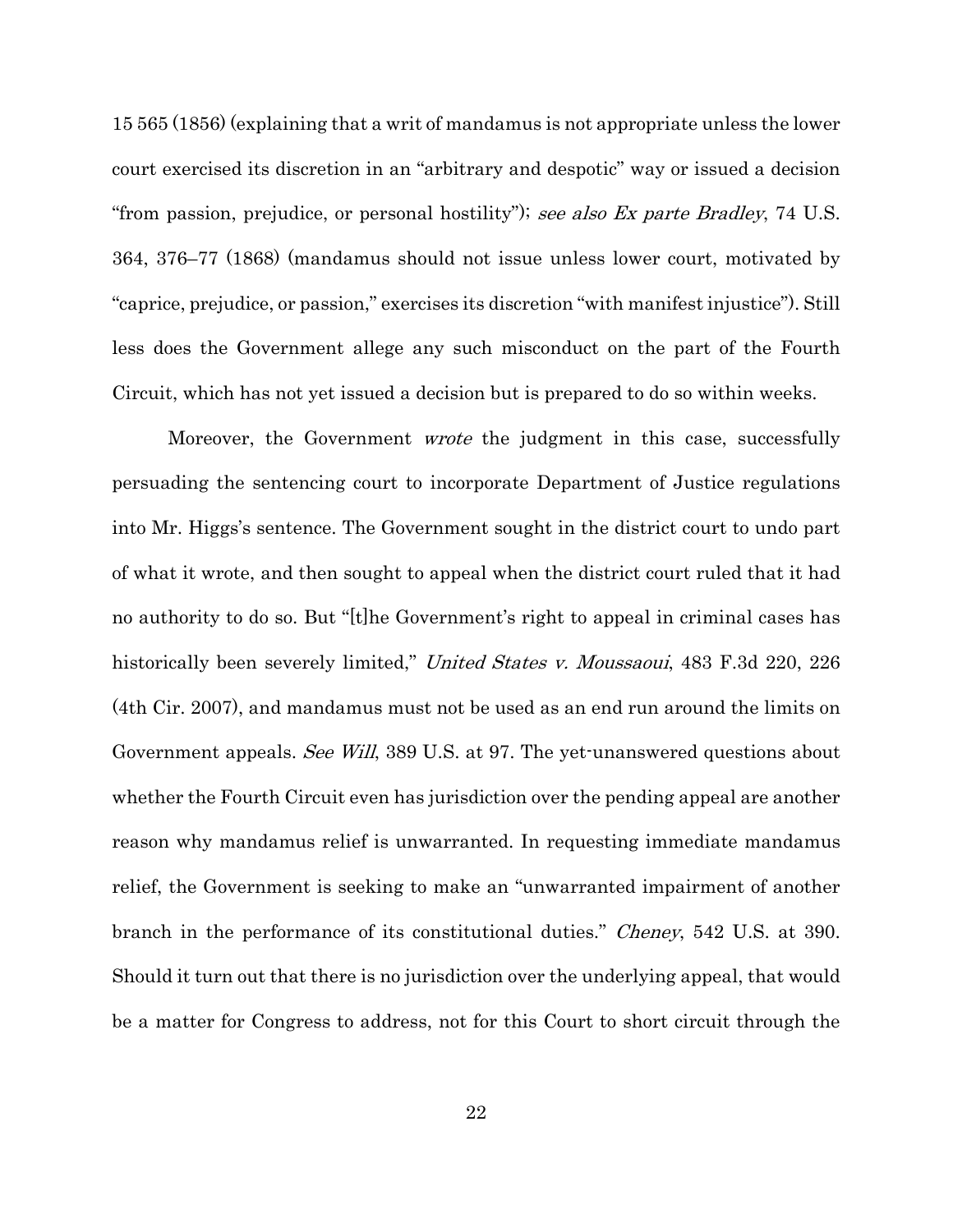<span id="page-28-2"></span>extraordinary writ of mandamus. See Carroll v. United States, 354 U.S. 394, 406–08  $(1954)$ .

## <span id="page-28-0"></span>II. The District Court Correctly Determined that It Lacked Authority to Designate a State to Implement Mr. Higgs's Death Sentence.

As shown above, even if the district court had erred, the Government would not be entitled to the relief that it seeks. In fact, however, the district court did not err. The Government's allegation of error focuses almost entirely on the text of 18 U.S.C. § 3596(a). See Pet. 9–23. Even if the Government were correct in its interpretation of § 3596 (it is not), this appeal turns on the sentencing judgment drafted by the Government, the district court's denial of the Government's motion to amend the judgment, and the bedrock rule against amending criminal judgments.

#### <span id="page-28-4"></span><span id="page-28-3"></span>A. The district court's judgment cannot be modified.

<span id="page-28-1"></span>In this case, the Government prepared and submitted to the trial court a proposed judgment and order, consistent with regulations the Department of Justice promulgated in 1993. See JA121–23; 28 C.F.R. §§ 26.1–26.4 (effective to Dec. 27, 2020, then superseded); see also JA80–81 (Government discussing the terms of the regulations in its reply below). Defense counsel objected to the provisions of the Government's proposed order. JA121–23; JA137–39. The district court adopted the judgment and order as proposed, which incorporated the provisions of 18 U.S.C. §§ 3591–3597, "including particularly Sections 3594 and 3596." App. 21a. Under § 3596, the implementation of a death sentence must occur "in the manner prescribed by the law of the State in which the sentence is imposed." 18 U.S.C. § 3596(a). Hence, the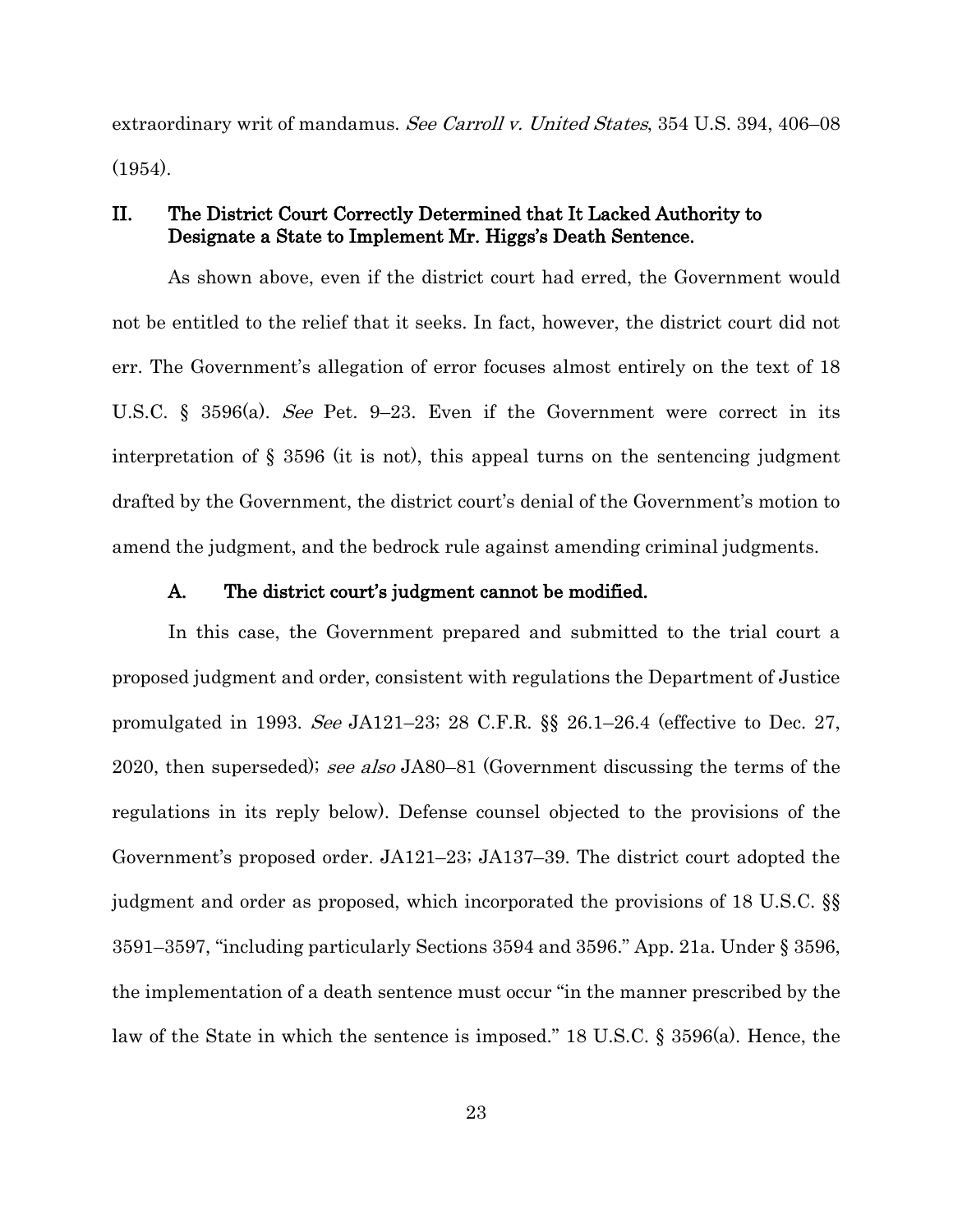district court—at the Government's request—enshrined in the sentencing judgment its designation of the law of the State of Maryland as governing.

Many years later, the State of Maryland abolished capital punishment. See Pet. 5–6. At some point thereafter, the Government realized that it could no longer execute Mr. Higgs pursuant to Maryland law, see Mot. to Expedite 1, and moved the district court to amend the judgment to designate the law of Indiana as governing, JA59–60. The Government's explicit request placed front and center the authority of the district court to amend or modify a sentencing judgment that it had previously entered.

<span id="page-29-1"></span><span id="page-29-0"></span>A "'judgment of conviction that includes [a sentence of imprisonment] constitutes a final judgment' and may not be modified by a district court except in limited circumstances." *Dillon v. United States*, 560 U.S. 817, 824 (2010) (quoting 18 U.S.C. § 3582(b)) (alteration in original); see also United States v. Chambers, 956 F.3d 667, 671 (4th Cir. 2020) ("Generally, sentences may not be modified once imposed."). Specifically, "[a]fter sentence has been imposed, the district court may not alter the sentence except as authorized by Fed. R. Crim. P. 35 or 18 U.S.C.A. § 3582(c)." United States v. Griffin, 60 F.3d 826, 1995 WL 417628, at \*2 (4th Cir. 1995) (Table); accord United States v. Fraley, 988 F.2d 4, 6 (4th Cir. 1993).

<span id="page-29-3"></span><span id="page-29-2"></span>Neither Federal Rule of Criminal Procedure 35 nor § 3582(c) authorizes an amendment to Mr. Higgs's judgment in this circumstance, and the Government has never contended otherwise. Rule 35(a) allows courts to "correct a sentence that resulted from arithmetical, technical, or other clear error." And Rule 35(b) allows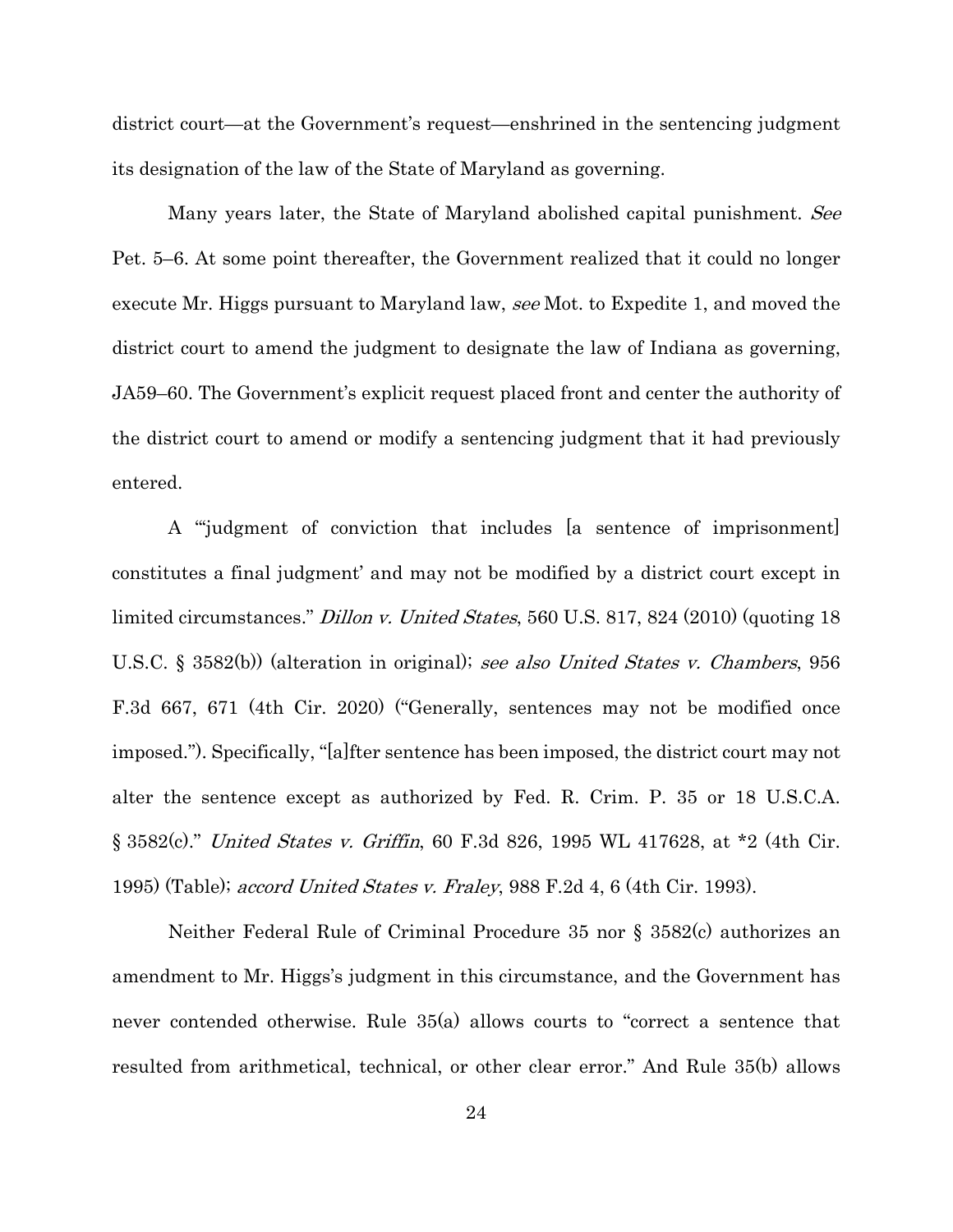courts to reduce a sentence if the defendant has provided substantial assistance to the Government in another prosecution. The rule is inapplicable.

<span id="page-30-1"></span>Section 3582(c) is likewise inapplicable. It permits sentencing reductions for "extraordinary and compelling reasons," and for certain prisoners over seventy years of age. 18 U.S.C. §§ 3582(c)(1)(A)(i)–(ii). And it permits sentencing modifications to a "term of imprisonment" that are "otherwise expressly permitted by statute" or Rule 35,  $\S 3582(c)(1)(B)$ , and in certain circumstances where sentencing ranges have been lowered by the United States Sentencing Commission,  $\S$  3582(c)(2). As the Government conceded below, none of these circumstances are present here. See JA84 (acknowledging that "this case does not present circumstances that would permit the Court to alter Higgs's criminal judgment").

<span id="page-30-0"></span>Title 18 U.S.C. § 3582(b) makes clear that the above-listed set of narrow circumstances are the exclusive exceptions to the prohibition on sentence modifications:

(b) Effect of finality of judgment.—Notwithstanding the fact that a sentence to imprisonment can subsequently be—

(1) modified pursuant to the provisions of subsection (c);

(2) corrected pursuant to the provisions of rule 35 of the Federal Rules of Criminal Procedure and section 3742; or

(3) appealed and modified, if outside the guideline range, pursuant to the provisions of section 3742;

a judgment of conviction that includes such a sentence constitutes a final judgment for all other purposes.

18 U.S.C. § 3582(b) (emphasis added).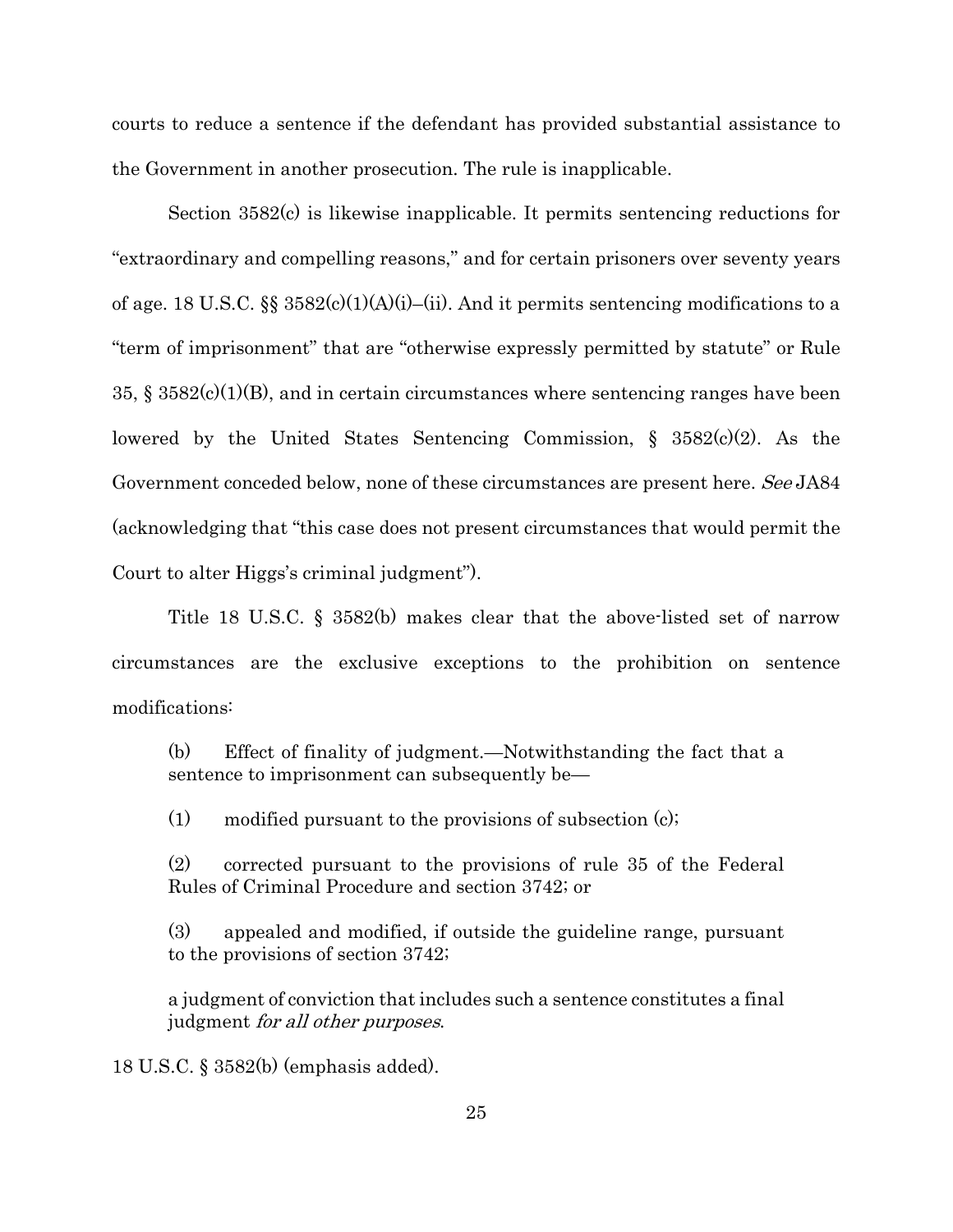In the absence of an applicable exception set forth in either Rule 35 or § 3582(c), the district court lacked authority to modify Mr. Higgs's sentence nearly two decades after it was imposed. As the district court observed, appellate courts have "taken a very narrow view of the authority of district courts to amend any aspect of a criminal sentence in the absence of an explicitly recognized exception authorizing such amendment." App. 9a (emphasis in original). In *United States v. Jones*, the Fourth Circuit explained that, "[a]lthough there are circumstances under which a district court may modify or correct a criminal judgment order, none of them authorize[s] the district court to [amend a judgment] based solely on a subsequent change in case law." United States v. Jones, 238 F.3d 271, 272 (4th Cir. 2001). Jones thus held that a district court lacked authority to amend the defendant's judgment to require immediate payment of the originally imposed fine to bring the sentence in compliance with subsequent legal developments. Id. at  $272-73$  & n.2.

<span id="page-31-0"></span>The Government's present contentions about what the FDPA in theory requires do not matter if there was no mechanism for the district court to grant the Government's motion to amend judgment. As the district court correctly ruled: "In no sense does section 3596 grant the Court authority and jurisdiction it does not otherwise possess, i.e., to amend or supplement its judgment well after the fact." App. 14a. Other than repeatedly complaining that this would create an "absurd" result, Pet. 10, 14, 21, 28, the Government does little to suggest that the FDPA or any other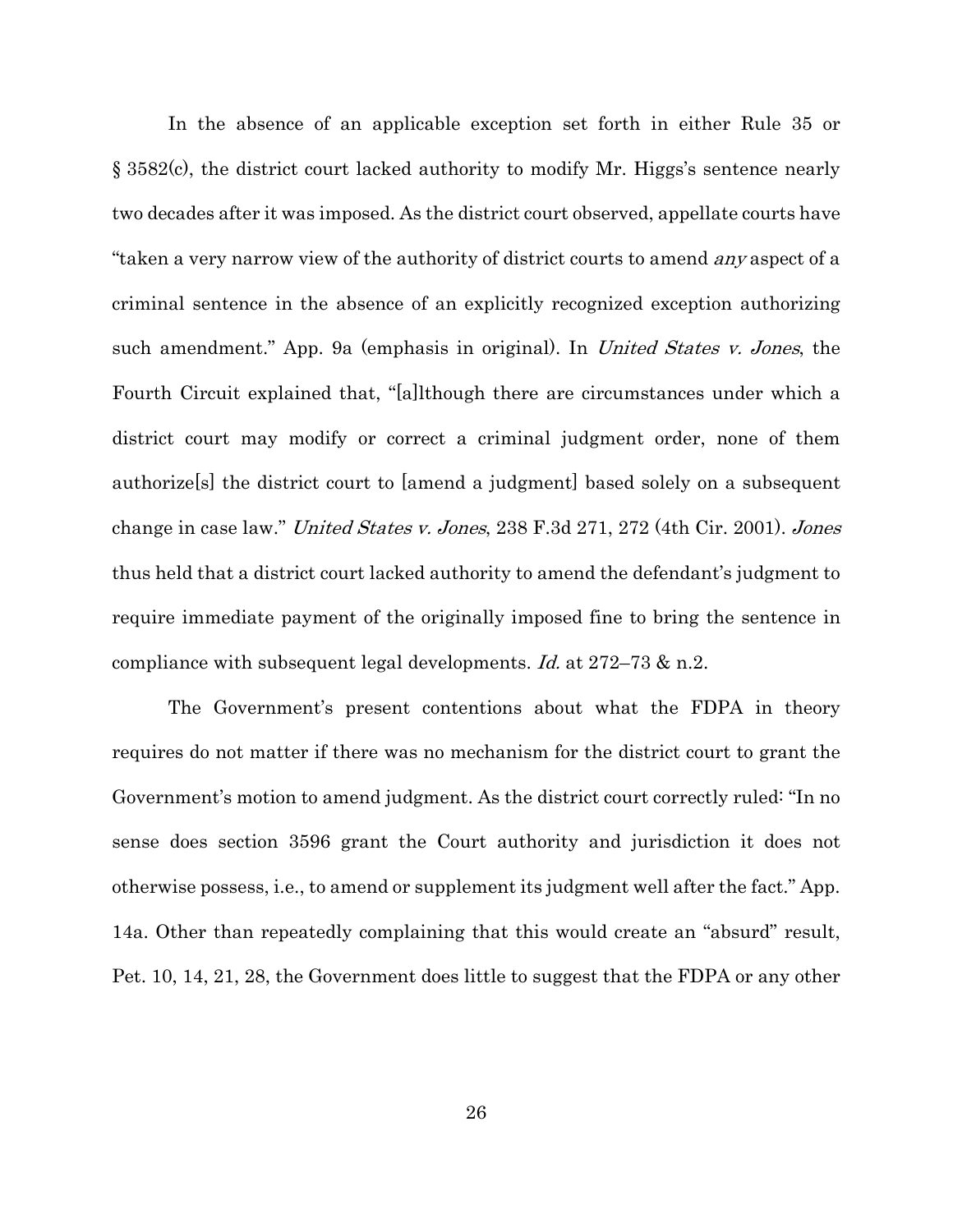source actually confers authority and jurisdiction on the district court to do what the Government asked.[5](#page-32-2)

The only real attempt the Government makes to overcome the prohibition on modification of criminal judgments is to claim that the "specific authorization" contained in § 3596(a) overrides the "general rule" against modifying criminal judgments. Pet. 25 (citing Morales v. Trans World Airlines, Inc., 504 U.S. 374, 384 (1992); Radzanower v. Touche Ross & Co., 426 U.S. 148, 155 (1976)). But that "commonplace of statutory construction," Morales, 504 U.S. at 384, does not apply here. The critical language from Radzanower is: "Where there is no clear intention

<span id="page-32-1"></span><span id="page-32-0"></span> $\overline{a}$ 

App. 15a–16a. In no way did the district court "recognize" or "agree" that the Government's characterization of the result as "absurd" was apt.

<span id="page-32-2"></span><sup>5</sup> In making its repeated "absurd result" complaint, the Government misrepresents the district court's opinion. The Government variously claims that the district court "recognized," Pet. 10, and "seemed to agree," *id.* at 21, that its ruling produced an absurd result. The Government cites App. 15a–17a for those propositions. What the district court actually said on those pages is:

In the Government's view, not allowing the designation of a state other than Maryland "would be an absurd result and itself contrary to the sentence of death." Gov't Reply at 9. But *reductio ad absurdum* never fares well against *dura lex, sed lex*. This is especially true when it is a matter of life and death. A mere desire to avoid an unintended result cannot overcome a district court's lack of authority to amend a criminal judgment. Congress may not have intended for section 3596 to "provide a windfall to a defendant" in this rarest of circumstances, id. at 11, but that appears to be the outcome. Unless and until the Fourth Circuit or indeed the Supreme Court creates a relevant exception to the prohibition, such that *Jones* and *Lightner* would not be relevant or controlling here, the Court concludes that it lacks authority to amend or supplement its judgment to avoid a purportedly "absurd result."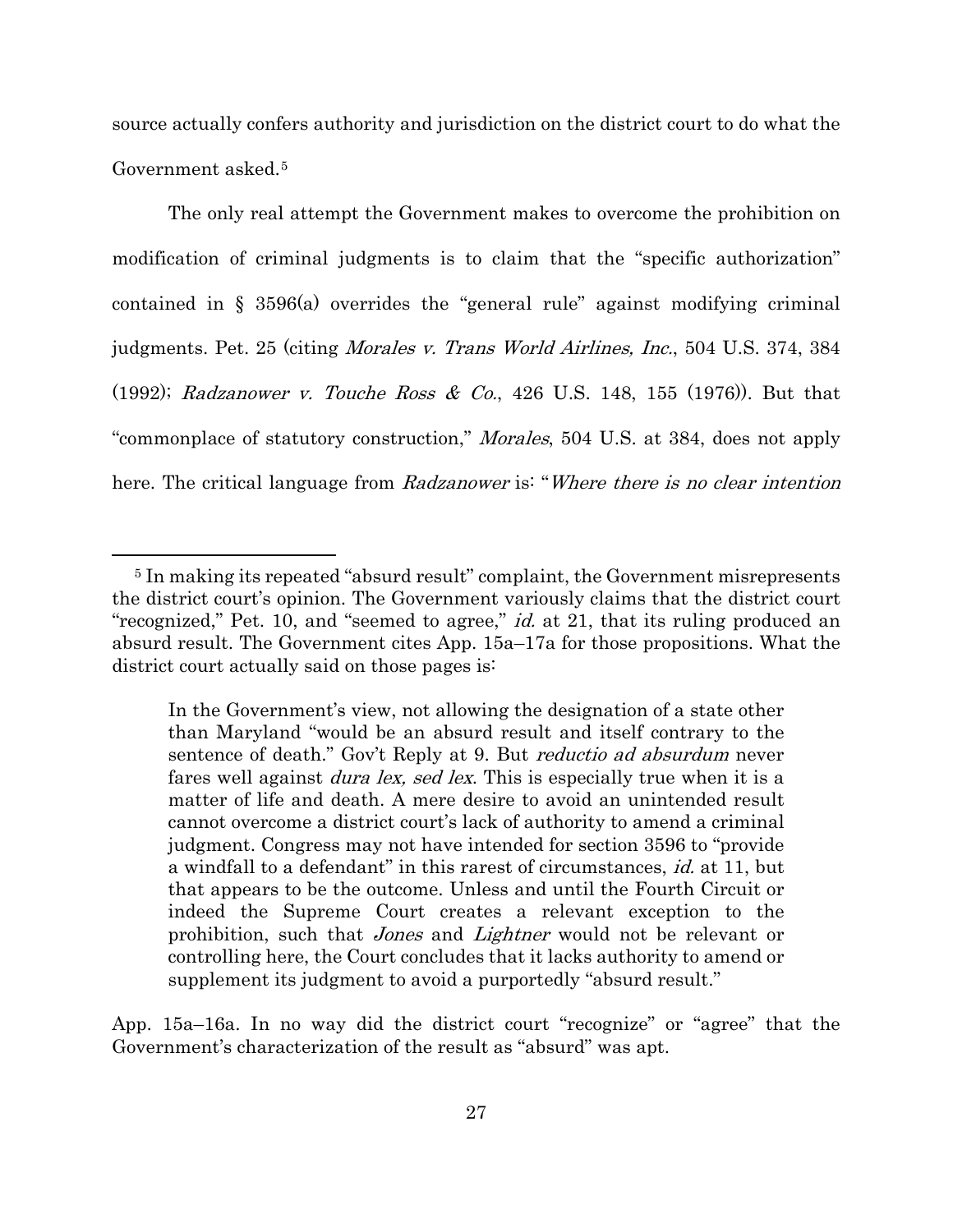<span id="page-33-2"></span>otherwise, a specific statute will not be controlled or nullified by a general one, regardless of the priority of enactment." Radzanower, 426 U.S. at 153 (quoting Morton v. Mancari, 417 U.S. 535, 550–51 (1974)). Here, however, § 3582(b) makes clear that criminal judgments are final "for all other purposes" beyond the limited modification possibilities contained in Federal Rule of Criminal Procedure 35 and in § 3582(c). In other words, the "general" statute restricting sentencing modifications to a narrow set of exceptions affirmatively forecloses the prospect of sentencing modifications not contained within those exceptions. This is doubly so where the Government's suggestion that § 3596 permits the requested sentence modification is based on an unsupported inference that Congress intended such a result without saying so.<sup>[6](#page-33-3)</sup> At a minimum, the request that this Court find that  $\S$  3596 partially repealed § 3582 without full merits briefing and oral argument is remarkable, and should be rejected.

The Government also argues, consistent with the argument it first raised in its reply brief in the district court, that designating another state under § 3596(a) would

 $\overline{a}$ 

<span id="page-33-3"></span><span id="page-33-1"></span><span id="page-33-0"></span><sup>&</sup>lt;sup>6</sup> Nothing in *Morales* or *Radzanower* is to the contrary. In *Morales*, the issue was whether a "general 'remedies' saving clause" would "supersede [a] specific substantive pre-emption provision." 504 U.S. at 385. In Radzanower, the question was whether the "narrow venue provisions of the National Bank Act" were repealed by the "general venue provision" of the Securities Exchange Act. 426 U.S. at 153–54. Here, the law and statutes prohibiting modifying criminal judgments are longstanding. See Berman v. United States, 302 U.S. 211, 214 (1937) (district court could not modify sentence once it was final). No doubt, if Congress wanted to carve out an exception under § 3596 it could do so, but here, as in Radzanower, there is nothing to suggest Congress intended partial repeal of § 3582.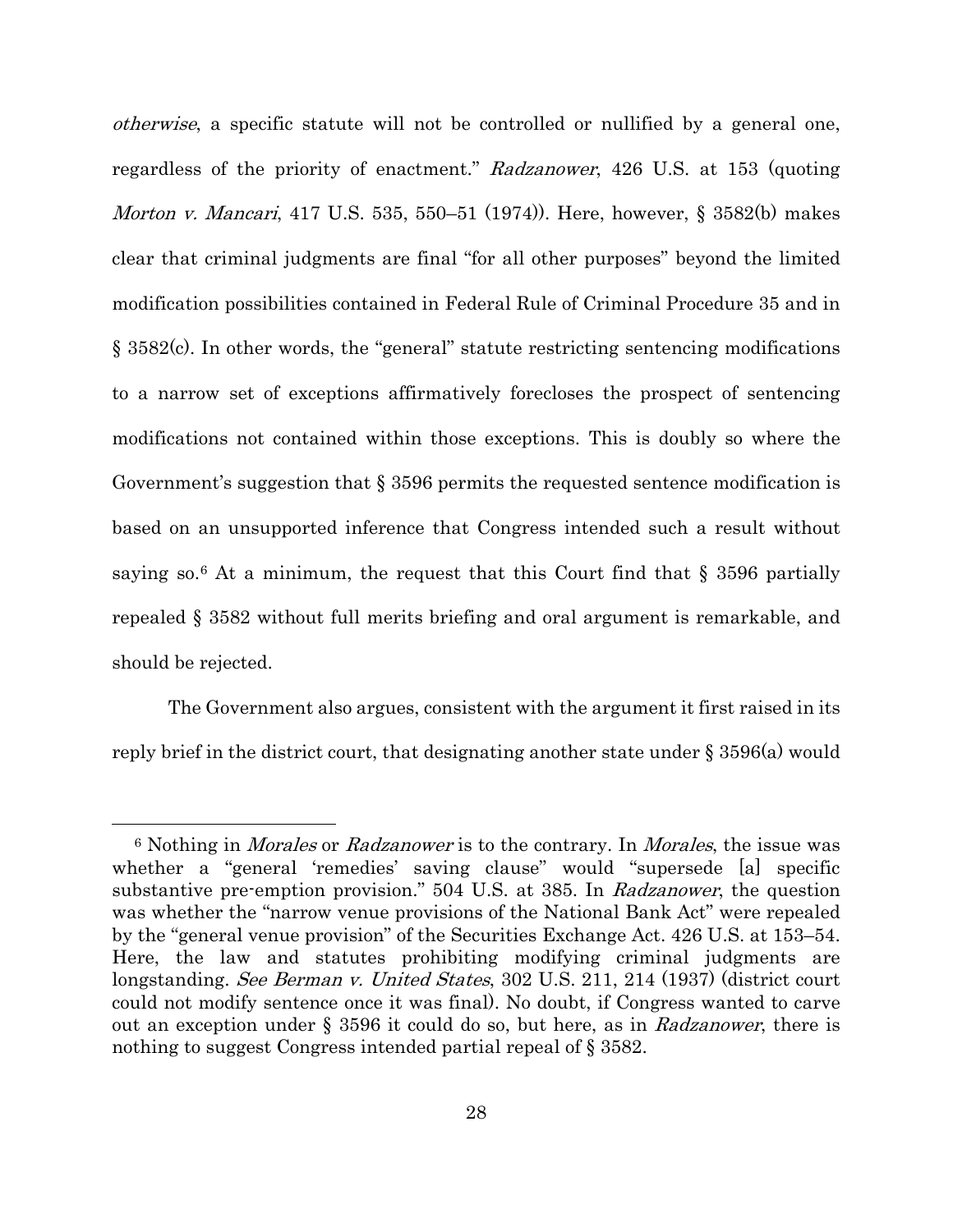<span id="page-34-1"></span><span id="page-34-0"></span>not modify the criminal judgment at all because it would only "facilitatel the 'implementation' of the original sentence." Pet. 23–24. This is equally misplaced. Berman makes clear that "[f]inal judgment in a criminal case means sentence. The sentence is the judgment." *Berman*, 302 U.S at 212; *accord Burton v. Stewart*, 549 U.S. 147, 156 (2007) (per curiam). The district court thus flatly rejected the Government's similar suggestion below that "the relevant portion of the written Judgment and Order, including the statutory references and procedural directives, is not in fact part of the sentence," finding it to be "wholly unpersuasive, both as a practical matter and in light of the Supreme Court and Fourth Circuit precedent described herein." App. 10a n.2 (citing *Berman*, 302 U.S. at 212). The Government does not address, let alone refute, the district court's ruling in this regard.

The Government's attempt to further its "mere implementation" argument by analogizing this circumstance to the Bureau of Prisons' authority to transfer a prisoner from one correctional institution to another, see Pet. 24, only highlights the weakness of the Government's position. As the Government correctly points out, in the context of incarceration, "Congress has provided that the Bureau of Prisons—not the sentencing court—'shall designate the place of the prisoner's imprisonment.'" Id. (quoting 18 U.S.C. § 3621). Congress has done exactly the opposite under the FDPA. See 18 U.S.C. § 3596(a) (designation of implementing state where state of conviction does not maintain the death penalty to be made by sentencing court). If sentencing courts were permitted to designate specific correctional institutions or other conditions of confinement relating to terms of incarceration in criminal judgments,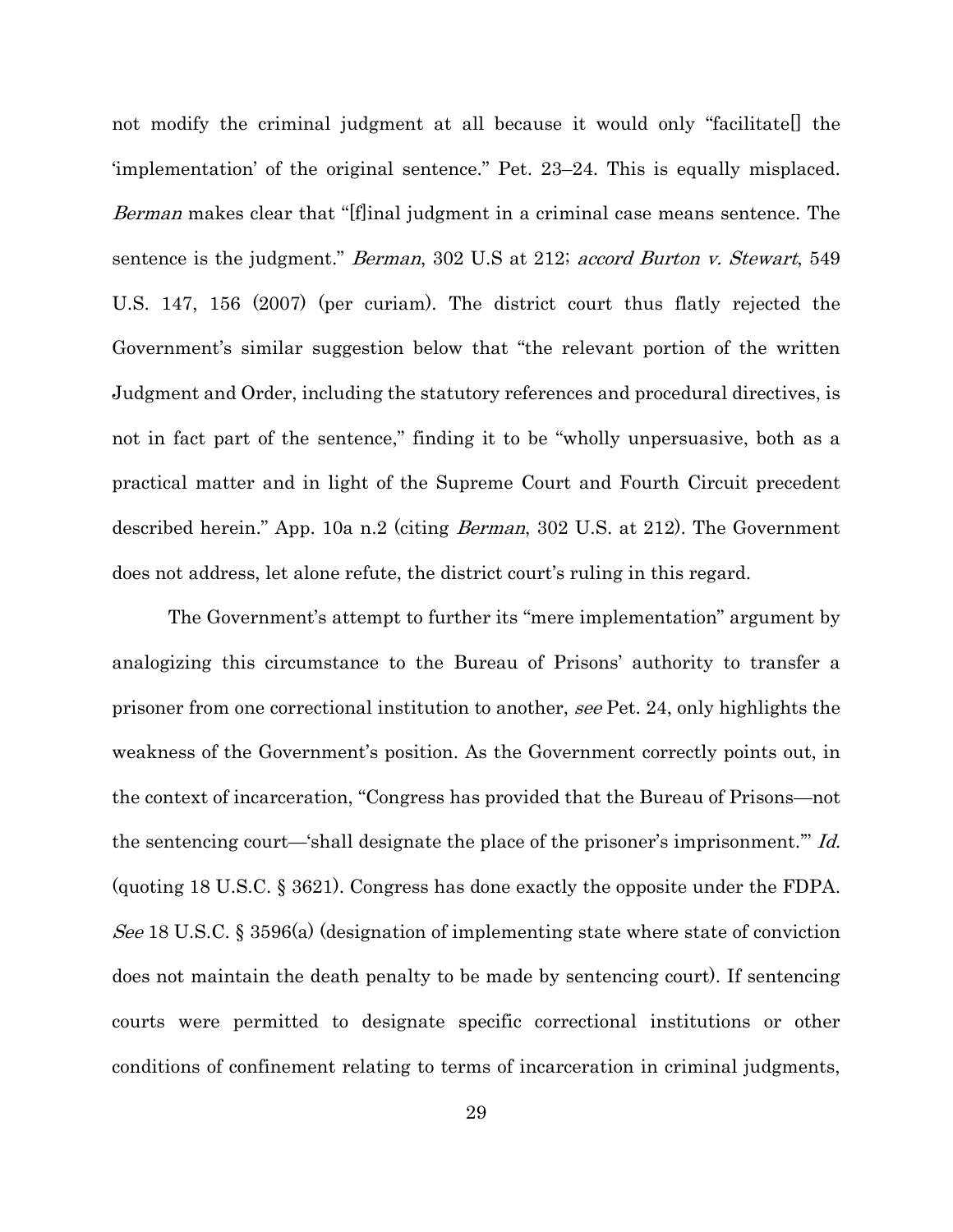those dictates would likewise be binding on the Bureau of Prisons and not subject to later modification.

## <span id="page-35-0"></span>B. Section 3596 does not require the district court to designate an alternate state.

The Government's argument thus can succeed only if § 3596 repeals or overrides § 3582. Its argument for that outcome relies on a strained interpretation of § 3596(a), which provides as follows:

[1] A person who has been sentenced to death pursuant to this chapter shall be committed to the custody of the Attorney General until exhaustion of the procedures for appeal of the judgment of conviction and for review of the sentence. [2] When the sentence is to be implemented, the Attorney General shall release the person sentenced to death to the custody of a United States marshal, who shall supervise implementation of the sentence in the manner prescribed by the law of the State in which the sentence is imposed. [3] If the law of the State does not provide for implementation of a sentence of death, the court shall designate another State, the law of which does provide for the implementation of a sentence of death, and the sentence shall be implemented in the latter State in the manner prescribed by such law.

The Government argues that because the second sentence of  $\S$  3596(a) is introduced by the clause "When the sentence is to be implemented," and deals with the time of the execution, the third sentence must also be referring to the time of execution. Pet. 16–17.

The district court correctly rejected this argument. As the district court pointed out, "the third sentence could just as easily be read in relation to the last phrase of the second sentence, which refers to the original imposition of the sentence (i.e., "in the manner prescribed by the law of the State *in which the sentence is imposed*"). Mem. Op., App. 13a (emphasis in Mem. Op.). The district court preferred this reading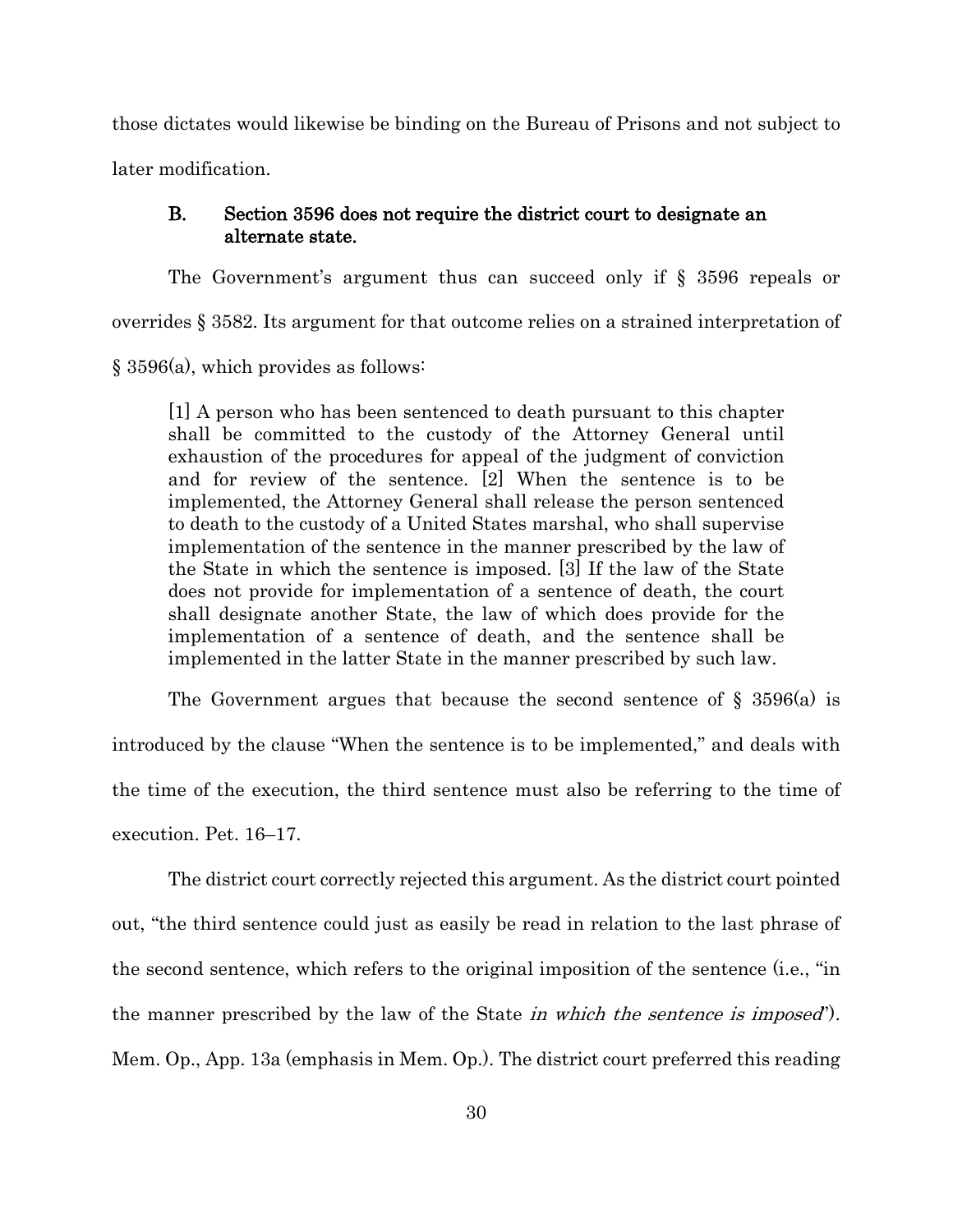of the statute to the Government's, based on this analysis of the text, the rule of lenity, the consistent practice of district courts in designating (if necessary) another state at the time of sentencing, and the fact that very few people have received federal death sentences in states that later abolished the death penalty. App. 13a–15a & n.3. The Government's counterarguments are internally contradictory and unavailing.

<span id="page-36-0"></span>The Government's primary argument is that the "temporal flow and structure" of § 3596(a) apply at the time of implementation rather than imposition of the sentence, i.e., that the third sentence of  $\S 3596(a)$  applies only at the time of execution. Pet. 17. Below, the Government cited *United States v. Wilson*, 503 U.S. 329 (1992), for the principle that "Congress' use of a verb tense is significant in construing statutes." Id. at 333; see Br. of Appellant 19, United States v. Higgs, No. 20-18 (4th Cir. Dec. 31, 2020), ECF No. 6 (hereinafter Gov't's 4th Cir. Br.). Here, the Government has dropped the citation to *Wilson* with good reason; the Court's application of that principle in *Wilson* is *directly contrary* to the Government's argument.

<span id="page-36-1"></span>In Wilson, the issue was whether the district court could give jail time credit under 18 U.S.C. § 3585(b) at the imposition of sentence. Section 3585(b) required that such credit be afforded, but courts differed about when such credit was due. The Court rejected the defendant's argument for credit at the time of sentencing:

Section [3585\(b\)](https://1.next.westlaw.com/Link/Document/FullText?findType=L&pubNum=1000546&cite=18USCAS3585&originatingDoc=I72e9c5829c9a11d991d0cc6b54f12d4d&refType=RB&originationContext=document&transitionType=DocumentItem&contextData=(sc.Default)#co_pp_a83b000018c76) indicates that a defendant may receive credit against a sentence that "*was imposed.*" It also specifies that the amount of the credit depends on the time that the defendant "has spent" in official detention "prior to the date the sentence commences." Congress' use of a verb tense is significant in construing statutes. By using these verbs in the past and present perfect tenses, Congress has indicated that computation of the credit must occur after the defendant begins his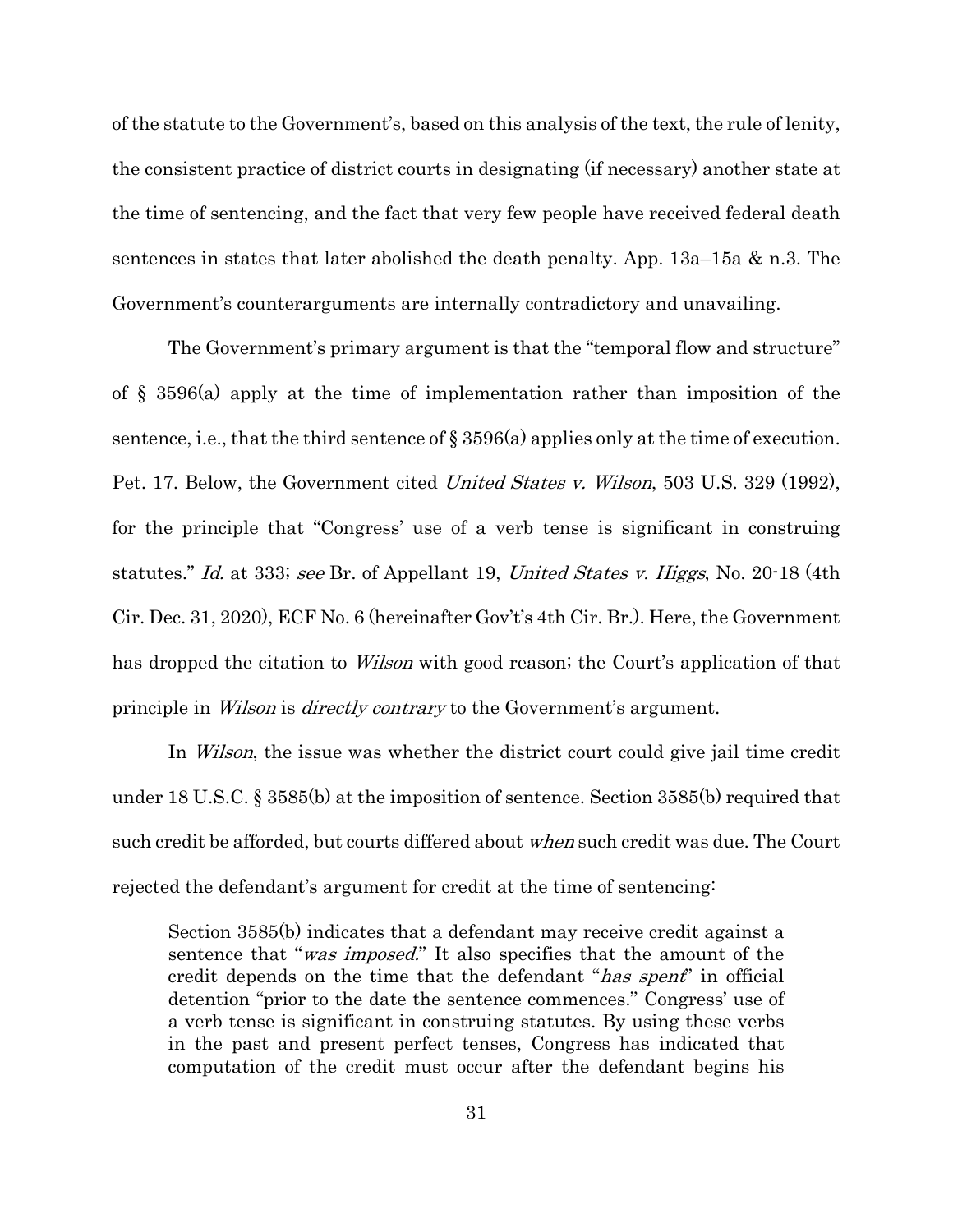sentence. A district court, therefore, cannot apply § [3585\(b\)](https://1.next.westlaw.com/Link/Document/FullText?findType=L&pubNum=1000546&cite=18USCAS3585&originatingDoc=I72e9c5829c9a11d991d0cc6b54f12d4d&refType=RB&originationContext=document&transitionType=DocumentItem&contextData=(sc.Default)#co_pp_a83b000018c76) at sentencing.

<span id="page-37-0"></span>503 U.S. at 333 (emphasis in Wilson).

The same principle applies here, but the verb tense used is the opposite. Here, immediately before the sentence in question, Congress spoke of the time at which the sentence "is imposed"—not "was imposed," as in Wilson. This opposite use of verb tense can lead only to the opposite result—here, the district court must apply § 3596(a) at sentencing.

The Government's argument is also contrary to the understanding of the trial court and the Government at the time of sentencing, and to the longstanding practice of the Department of Justice and the courts. As discussed above, the Government drafted the sentencing judgment and order in compliance with regulations issued by the Department of Justice, resulting in the designation of Maryland as the implementing state.

For the Government to come before the district court now and say that the judgment and order that it wrote, which explicitly referenced  $\S 3596(a)$  at the time sentence was imposed, was all a mistake and was based on a misunderstanding of  $\S 3596(a)$  is passing strange. That the understanding of  $\S 3596(a)$  that the Government and the court had at the time sentence was imposed is now inconvenient for the Government is no reason to retroactively change that judgment and order.

In addition, any time that a district court has imposed the death sentence in a state that did not provide for the implementation of the death sentence, the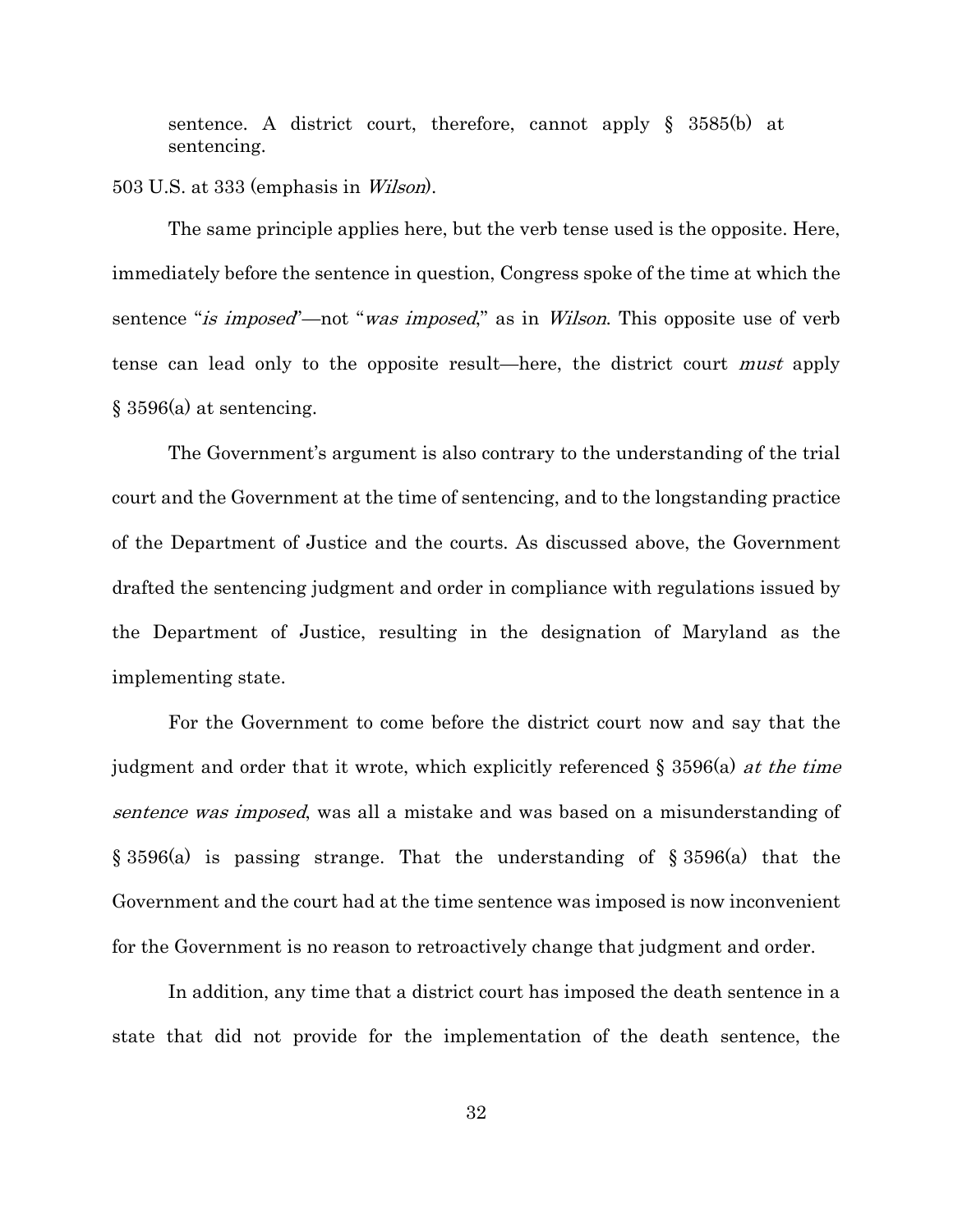<span id="page-38-0"></span>Government has requested designation of another state pursuant to § 3596 and the district court has done so, *at the time of sentencing. See* App. 14a–15a (citing cases); see also United States v. Sampson, 300 F. Supp. 2d 278, 279–80 (D. Mass. 2004) (designating New Hampshire as the state of execution at the time of sentencing, pursuant to § 3596); Judgment at 3, United States v. Honken, No. CR 01-3047 (N.D. Iowa Oct. 11, 2005), ECF No. 702-2 (designating Indiana "[p]ursuant to 18 U.S.C. § 3596"). Below, the Government argued that § 3596 did not even authorize courts to make such designations at the time of sentencing, although they may have had discretion to do so. Gov't's 4th Cir. Br. 19 n.2. Now, the Government appears to have abandoned that argument too, in favor of an argument that, whatever the court did at the time of sentencing, it must amend its sentencing order in circumstances like those presented here. Pet. 18–20. But this undermines the Government's entire "temporal flow and structure" argument.

The Government now effectively concedes that the statutory language is consistent with designation of the applicable state law at the time of sentencing. That is consistent with the Government's assertion, followed by the district court here and all of the other courts discussed above, that their actions were required by § 3596. This Court should remain faithful to that consistent understanding of the statute. See Antonin Scalia & Bryan A. Garner, Reading Law: The Interpretation of Legal Texts 16 (2012) (The words of a law "mean what they conveyed to reasonable people at the time"). And once it is established that that reading of the statute is correct, the Government's argument that a district court can nevertheless amend what it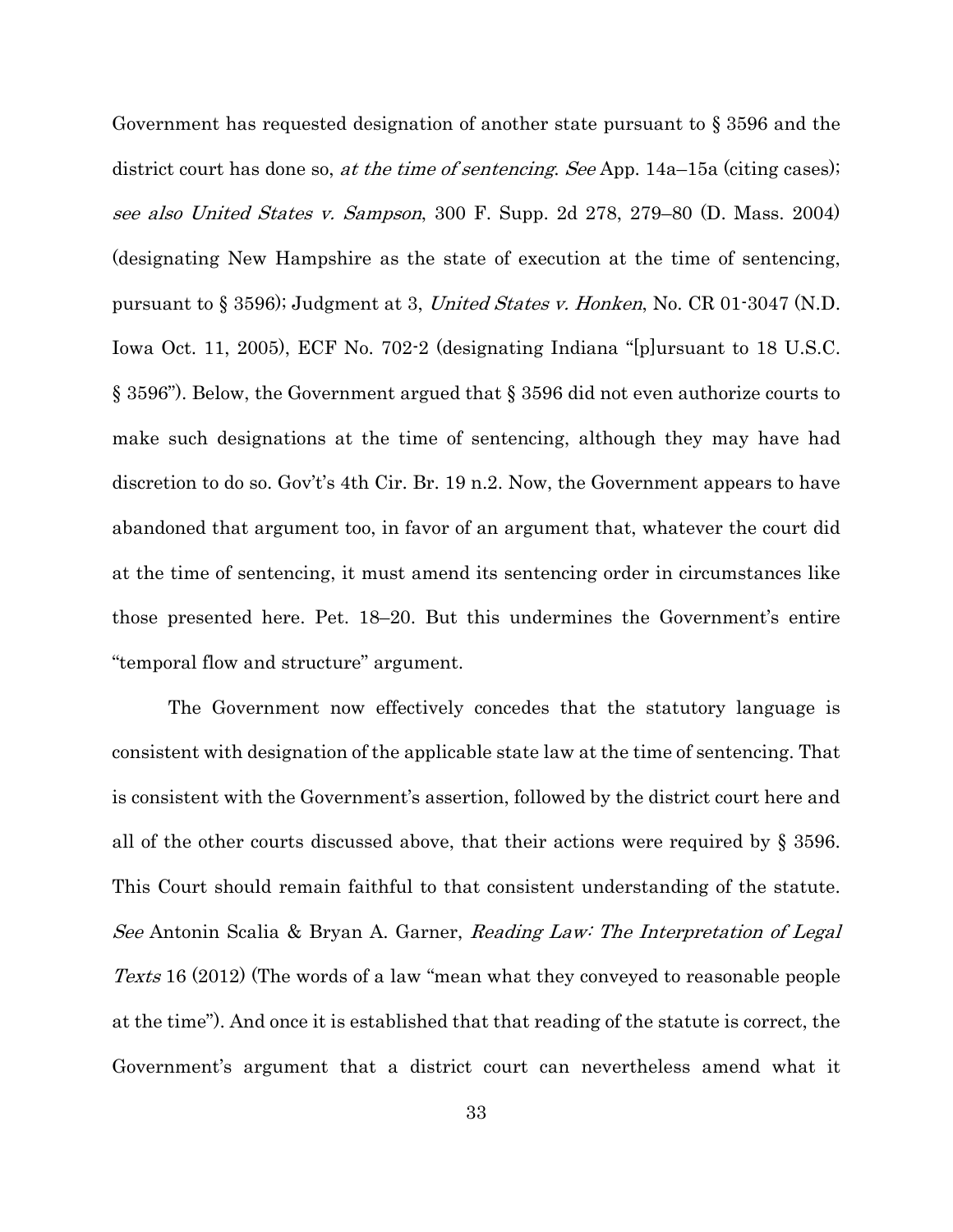enshrined in the sentencing judgment runs headlong back into the prohibition against amending criminal judgments.

As a fallback to its textual argument, the Government contends that any other reading of the statute would lead to "absurd" results, Pet. 21, i.e., that the Government would have difficulty executing a handful (or less) of death-sentenced prisoners. See App. 14a–15a (citing United States v. Lighty, No. 03-cr-457 (D. Md. Mar. 10, 2006), and *United States v. Mikos*, No. 02-cr-137 (N.D. Ill. 2006), where the judgments specifically provided that the death sentence would be implemented pursuant to the law of a state that has since abolished the death penalty. This contention—that disruption in the Government's execution plans for a few prisoners is "absurd"—is remarkable. To the extent that the statute does not work perfectly from the Government's perspective, that is something for Congress to fix. Whether or not it would "have been a good idea for Congress to have written" § 3596 differently, the question is what "Congress actually wrote . . . . To answer that question, we need to examine the statute's text, context, and history." United States v. Davis, 139 S. Ct. 2319, 2327 (2019). As shown above, the "text, context, and history" of § 3596 compel the reading adopted by the district court.

<span id="page-39-0"></span>At a minimum, if this Court is inclined to consider the Government's Petition, it should do so after full briefing and argument "in light of the novel legal issues presented." App. 29a. The Government castigates the district court's ruling as "unprecedented" and "novel," Pet. 9a, but the fact is that this is a case of first